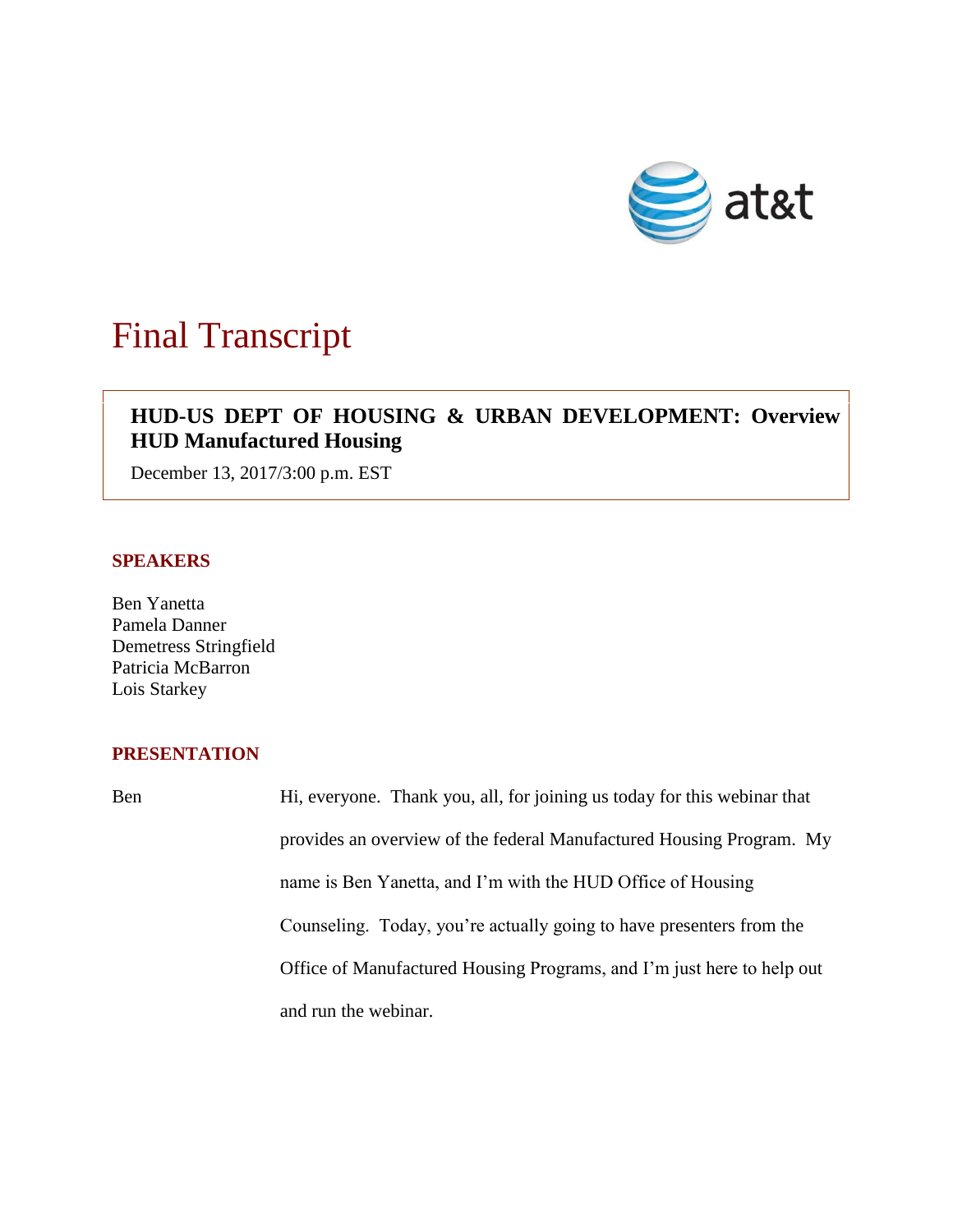So, before I turn it over to the experts, I'd like to just go over a few things about this webinar. The first thing is that the audio is being recorded. We do this so that we can provide a playback number along with the PowerPoint and a transcript of the call. We put that up on our HUD Exchange website at the link that you see on the screen, and we usually send out a notification when we upload anything new to the webinar archive, and that's announced through the Jerry Mayer list survey that you're probably a member of, and it usually takes about seven to ten days to get anything new uploaded there.

Today, the attendee lines are going to be muted throughout the presentation, but you ask questions, and I'll go over that on the next slide homeownership you can go about doing that. Also, right now, you can download a copy of this presentation. If you look to your right, there's a control panel for the webinar, and there's an option that says handouts. If you click the arrow next to handouts, a file will display, and if you left click on that, you can just download the presentation straight to your hard drive.

I'll move onto how you can ask some questions on this webinar. Also on the control panel to your right, you'll see a box labeled questions. If you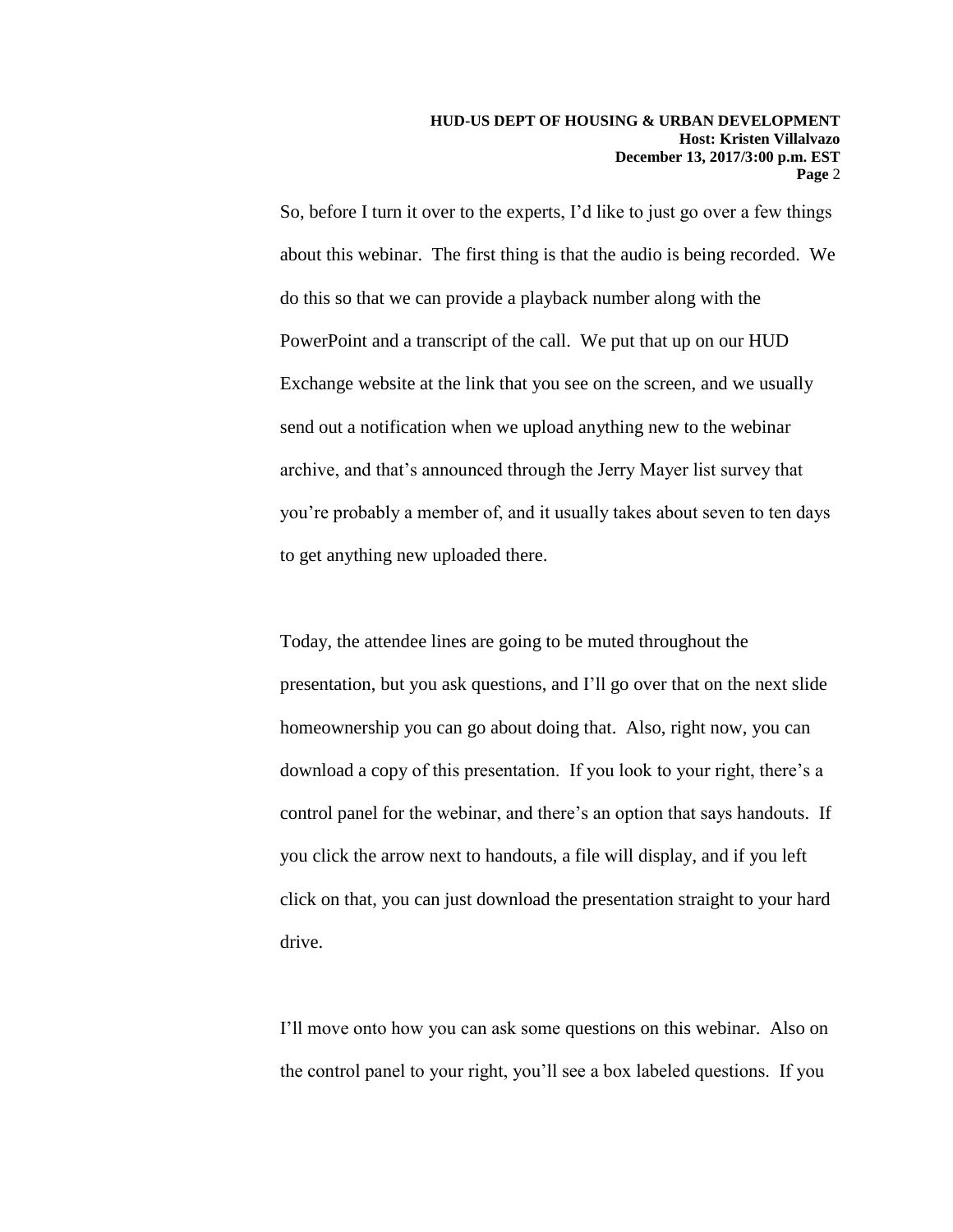click the arrow next to the word questions, I'll open up, and you can type a question directly into there. This will go into a queue that we'll be monitoring throughout the presentation. We're going to save answering the questions until the end of the presentation. We have about an hour budgeted for your guys today. If we go a little long, that's okay, but we're going to try to keep it to about an hour mark. We'll read through the questions that come into the queue and answer them at the end of the presentation. You can ask multiple questions if you like.

If you think of another question after the webinar has ended, you can always email housing.counseling@hud.gov, and if you put the words manufactured housing somewhere in the subject line, that will help us route it to an expert to get a response to you as quickly as possible.

That's it for the webinar logistics. At this time, I'd like to turn it over to Pamela Danner who's the administrator for the Office of Manufactured Housing Programs.

Pamela Thank you, Ben. Good afternoon. I am very pleased to be here. This is a webinar that actually we have discussed jointly presenting with the Office of Housing Counseling for probably about a year and a half. We're very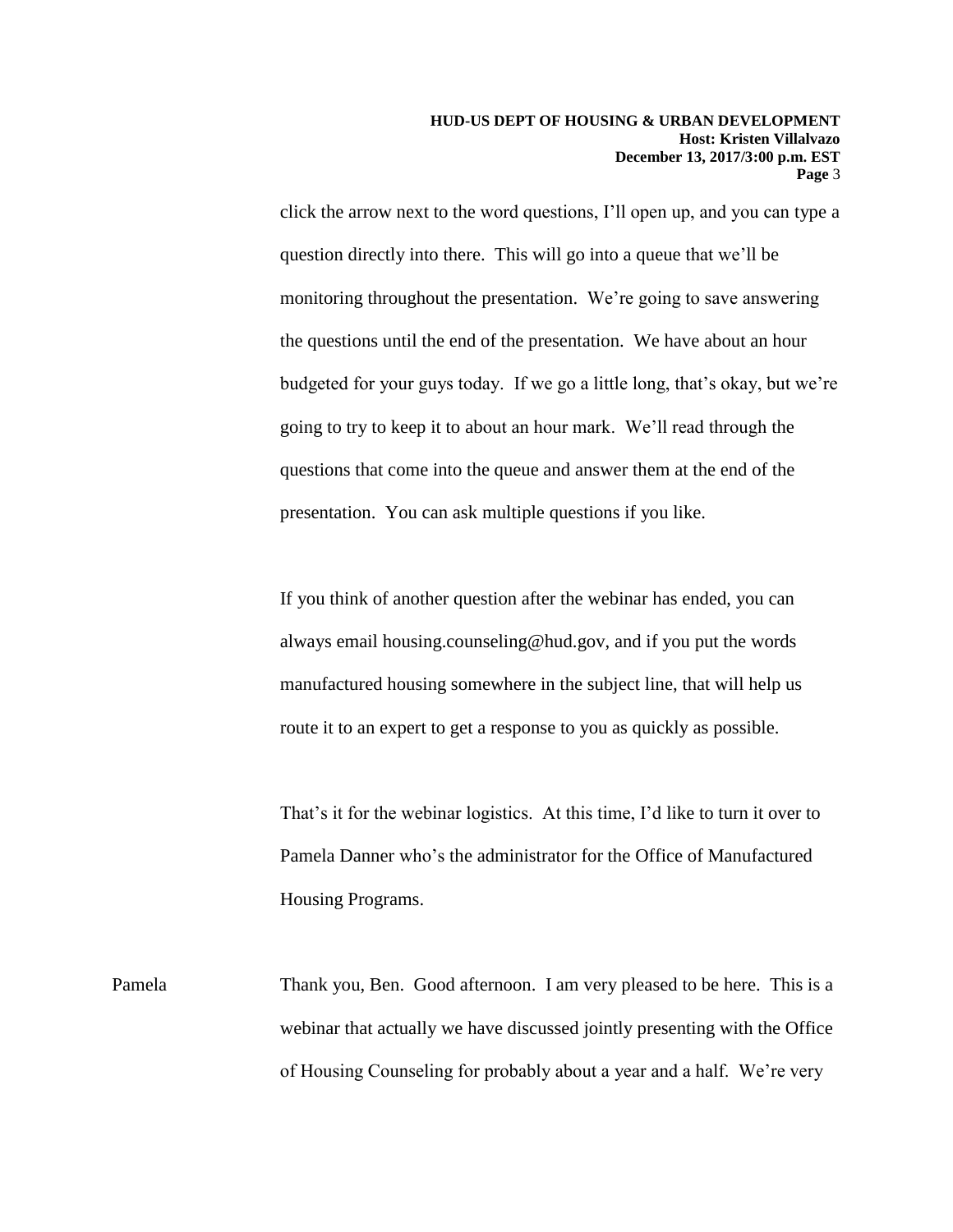pleased that actually Sarah Gerecke, the deputy assistant secretary for Housing Counseling offered to jointly work with us to provide information to you all as housing counselors and housing counseling agencies.

I have here with me Demetress Stringfield who's going to be giving the presentation; my deputy Teresa Payne; management analyst, Lois Starkey. We're very fortunate to be jointly presenting this with the Office of Single Family Housing FHA, and Patricia McBarron will be doing the finance portion of the program.

This program started 42 years ago with the passage of the National Manufactured Housing Construction and Safety Standards Act in 1974, which was substantially amended in 2000.

Demetress will go over it. It will be an overview, but we are very pleased. We know that you speak to many potential homeowners, and hopefully some of those are actually manufactured housing homeowners. So, I will turn it over to Demetress.

Demetress Thank you, Pamela. Good afternoon, everyone. As Pamela said, my name is Demetress Stringfield, and I am an analyst within the Office of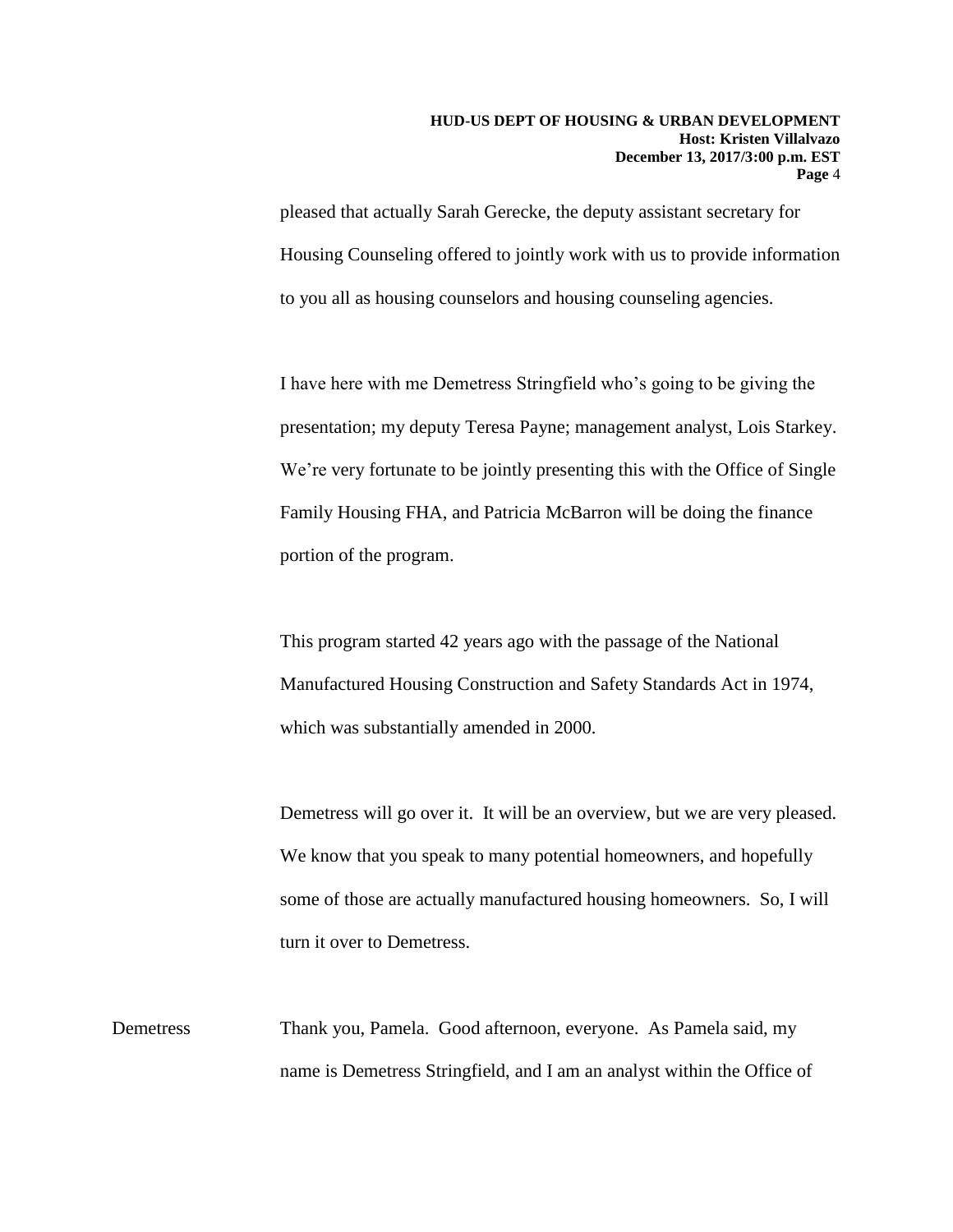Manufactured Housing Programs. Just as Pamela said, we are very glad to share information with you about manufactured housing.

So, today we just wanted to take an opportunity to provide an overview of the Federal Manufactured Housing Program. We know and understand as agency aids and counselors that you provide tools to current and prospective homeowners and renters to that they can make responsible choices to address their housing needs in light of their financial situations.

In some cases, you may receive questions about manufactured housing, and maybe in some instances, you may recommend manufactured housing as a way to meet housing needs, so today we hope that our overview will provide you a better understanding of manufactured housing and what our role is or our office role is as it relates to manufactured housing.

We wanted to start off with talking about the purpose. Pamela kind of touched on this. HUD Manufactured Housing Programs was established by the National Manufactured Housing Construction and Safety Standards Act of 1974, which was amended in 2000 as a nationwide program to protect four critical aspects, which include quality, safety, durability, and affordability of manufactured homes.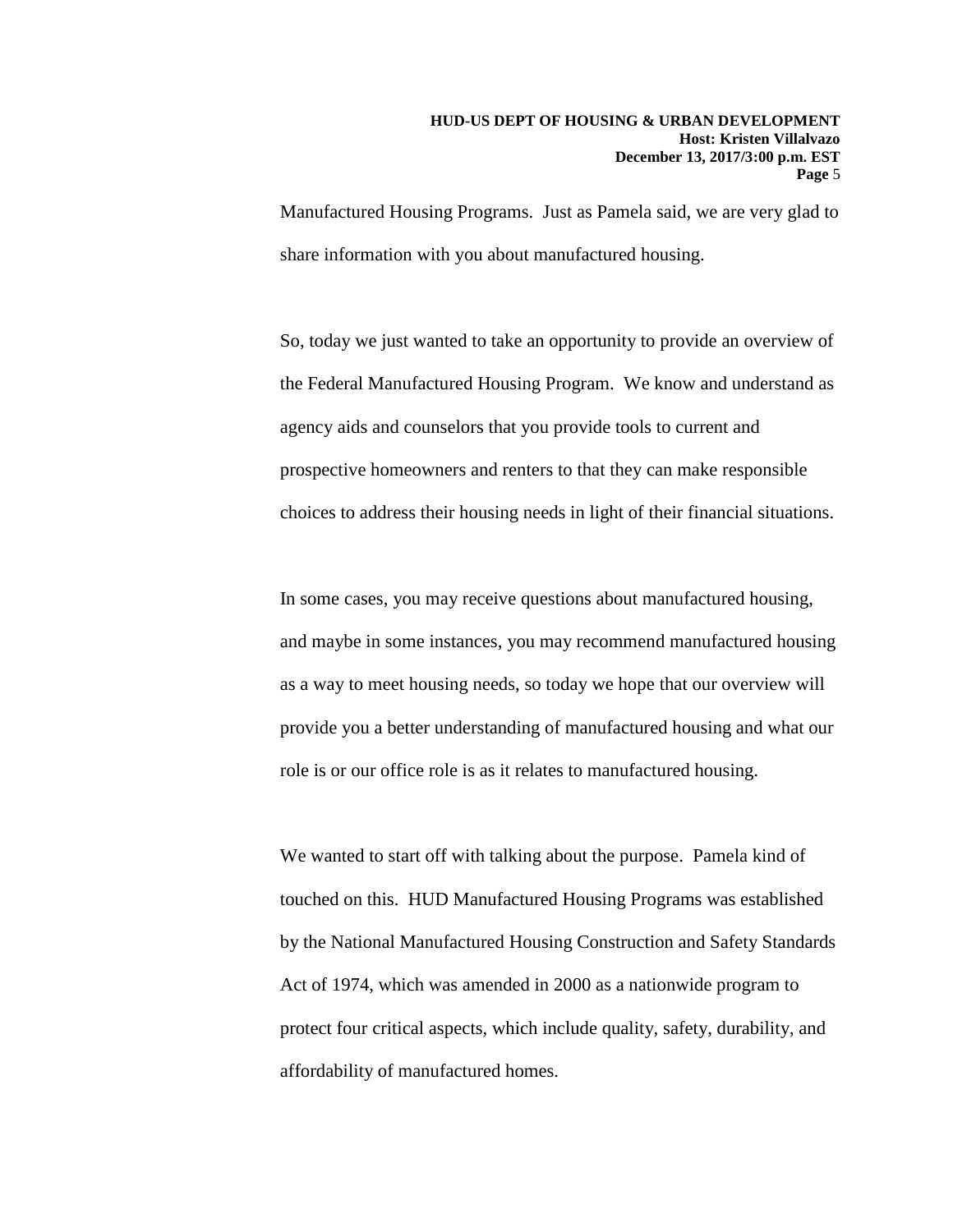Our office, along with construction standards and regulations, we oversee those standards and regulations as well as the Model Installation Standards and the Dispute Resolution Program, which we will talk more about the Installation Program and the Dispute Resolution Program later in this presentation.

One significant factor to note is that the act created a preemptive program of the construction of manufactured homes. Prior to the act, states had individual building codes for manufactured homes, but as a result of the act, preemption now completes a uniform building code for manufactured homes in all states, so the act made everything uniform as far as it relates to the construction of manufactured homes.

Next slide. Our mission. The act sort of sets the precedence for what our program mission is, and it's just like we said on the last slide. Our mission is to emphasize the four critical traits to protect the quality, durability, safety, and affordability of manufactured homes and also to facilitate the availability of affordable manufactured homes. Now, when we facilitate the availability of affordable homes, we are increasing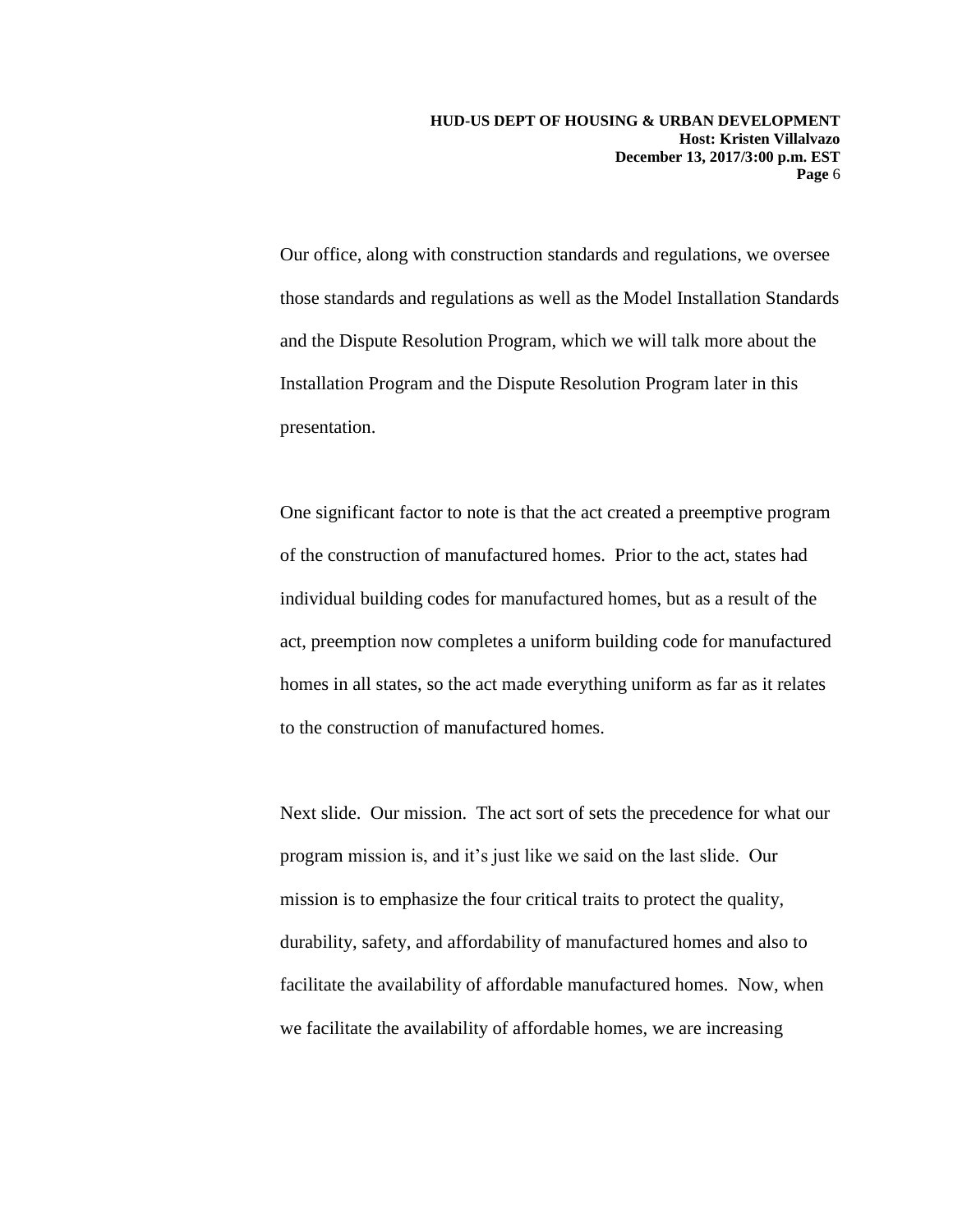homeownership for all Americans, which we all know is part of HUD's overall mission.

Next slide. Just to kind of give you an idea of the program scope, manufactured homes provide subsidy-free affordable housing for more than 20 million Americans. Some of the production and retail includes manufactured homebuilders, approximately 50 corporations with 130 production facilities, manufactured home retailers, large as well, approximately 2,000 retailers with about 4,000 locations.

Next slide. Our program standards and regulations. There are several standards and regulations that govern our program. They are listed here on this slide and the following slide. We all know that regulations and standards are important.

So, starting with the first one, 24 CFR 3280 establishes manufactured home construction and safety standards. These are the technical standard, how to build a manufactured home.

Then, 3282 establishes manufactured home procedural and enforcement regulations, so these are basically the procedures and the industry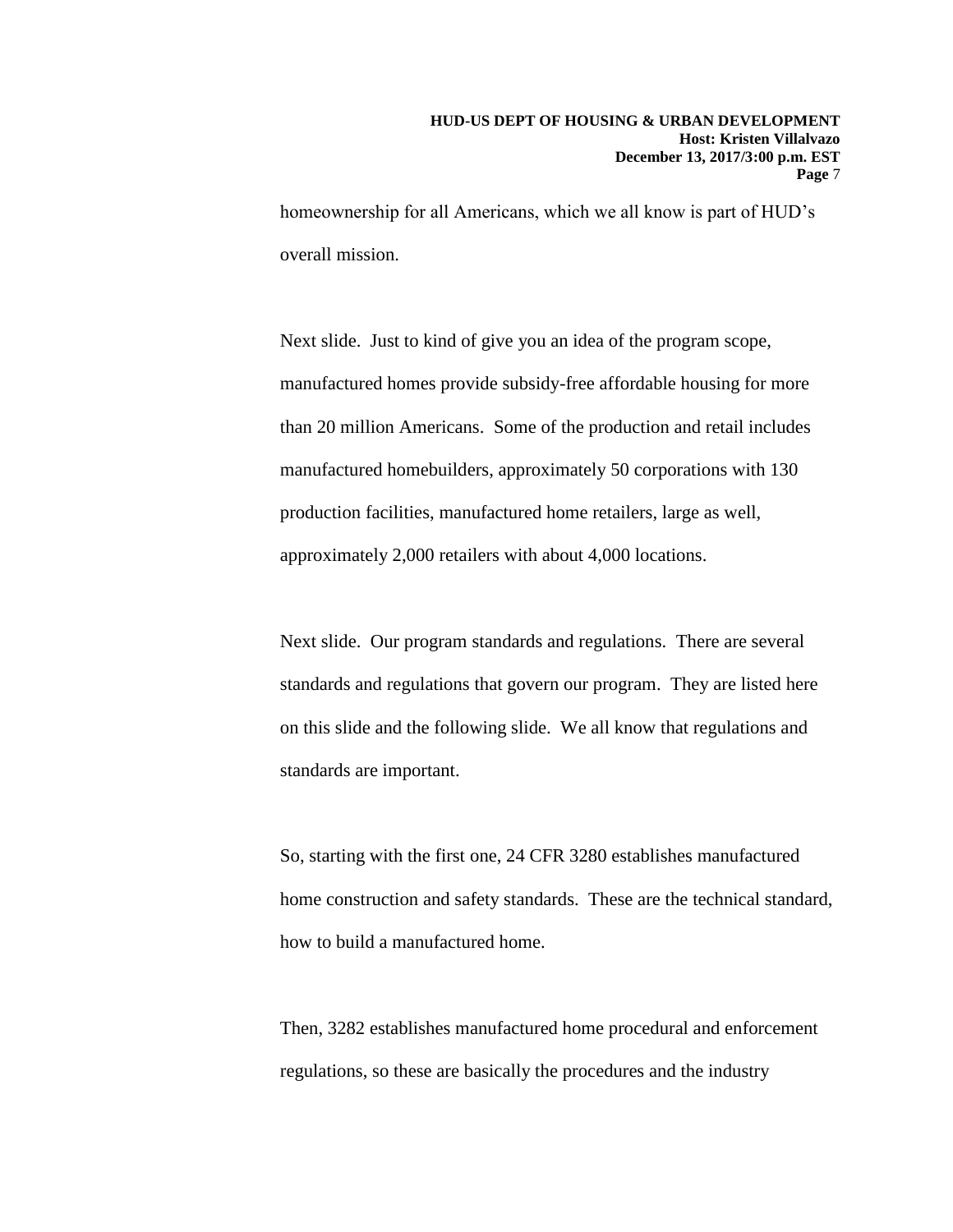participant requirements. Industry participants can include manufacturers, retailers, regulatory partners, which we'll talk about later. They all utilize and follow this particular regulation.

Next slide. For more program standards and regulations, 24 CFR 3285 and 3286 are our standards and regulations for installing a manufactured home, which is very important. So, 3285 are the technical standards. They are the how to install a manufactured home, and 3286 is the enforcement program. It gives the responsibilities and requirements of installers. It also discusses what is needed for a state to have and administer a HUD-approved installation program.

Then, 24 CFR 3288 establishes our HUD Dispute Resolution Program. Also here this particular regulation lays out what is required for a state to administer their own dispute resolution program.

Next slide. So, we wanted to kind of just get to the basics. What is a manufactured home? We realize there may be some confusion around what a manufactured home is. You may have referred to manufactured homes as trailers, which is kind of like an older term, but the official term is manufactured home.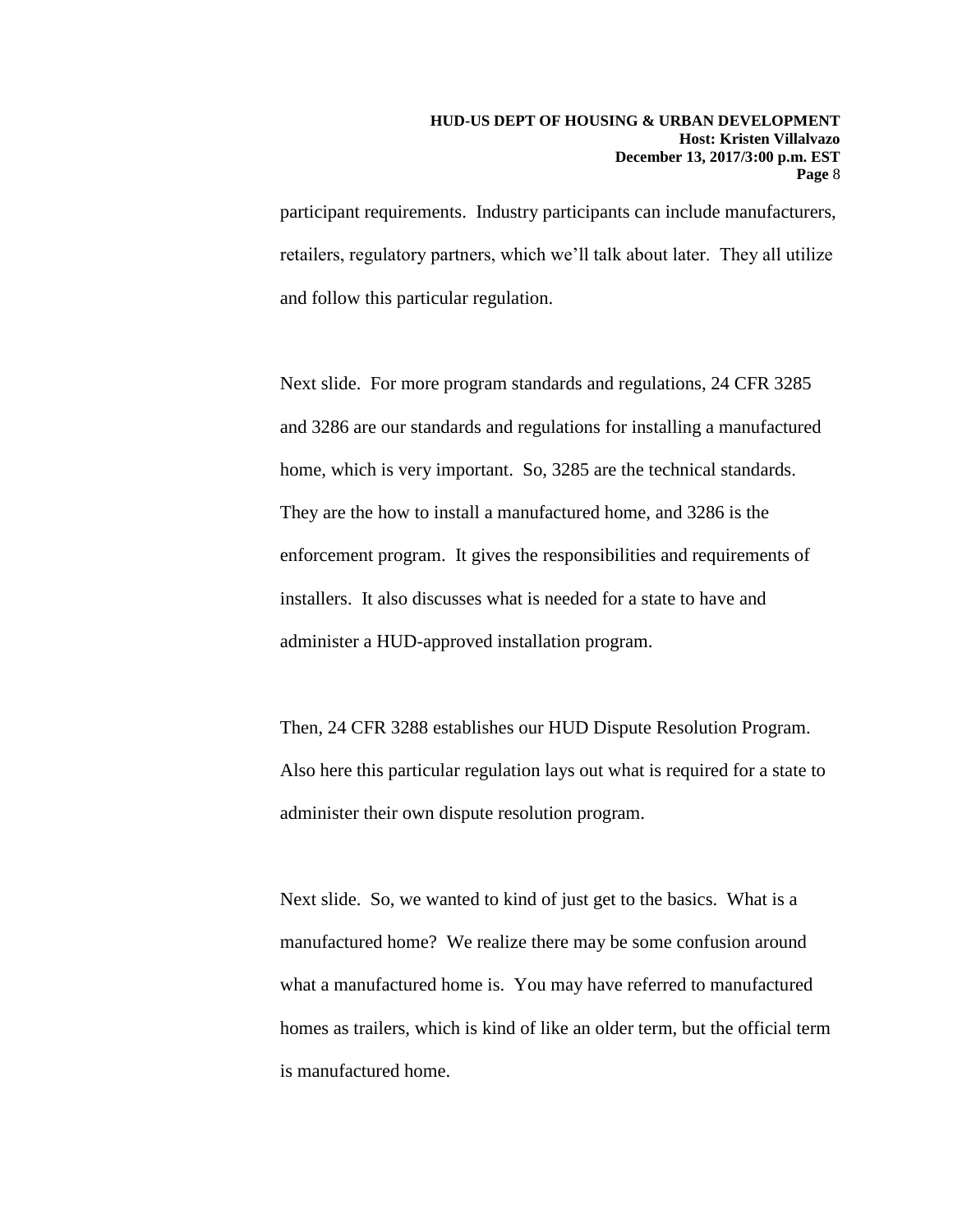The regulation clearly defines what a manufactured home is in the event that there is confusion. You can read the definition on the slide, but as you read the definition there are some areas that I would like to highlight as it relates to the definition.

It is a structure transported in one or more sections. You may or may not know manufactured homes come in single-wides, double-wides, triplewides, so they come in one or more sections. In traveling mode, it is 8 body feet or more in width or 40 or more body feet in length, or when erected on site, it is 320 or more square feet. It's used as a dwelling with or without a permanent foundation.

These are some of the things that highlight what a manufactured home is. Again, I know that sometimes they are confused with modular homes or recreational vehicles, but the definition clearly defines what it is. Also, our HUD standards only regulate manufactured homes, so we do not regulate, or they don't apply to modular or factory-built housing or selfpropelled recreational vehicles.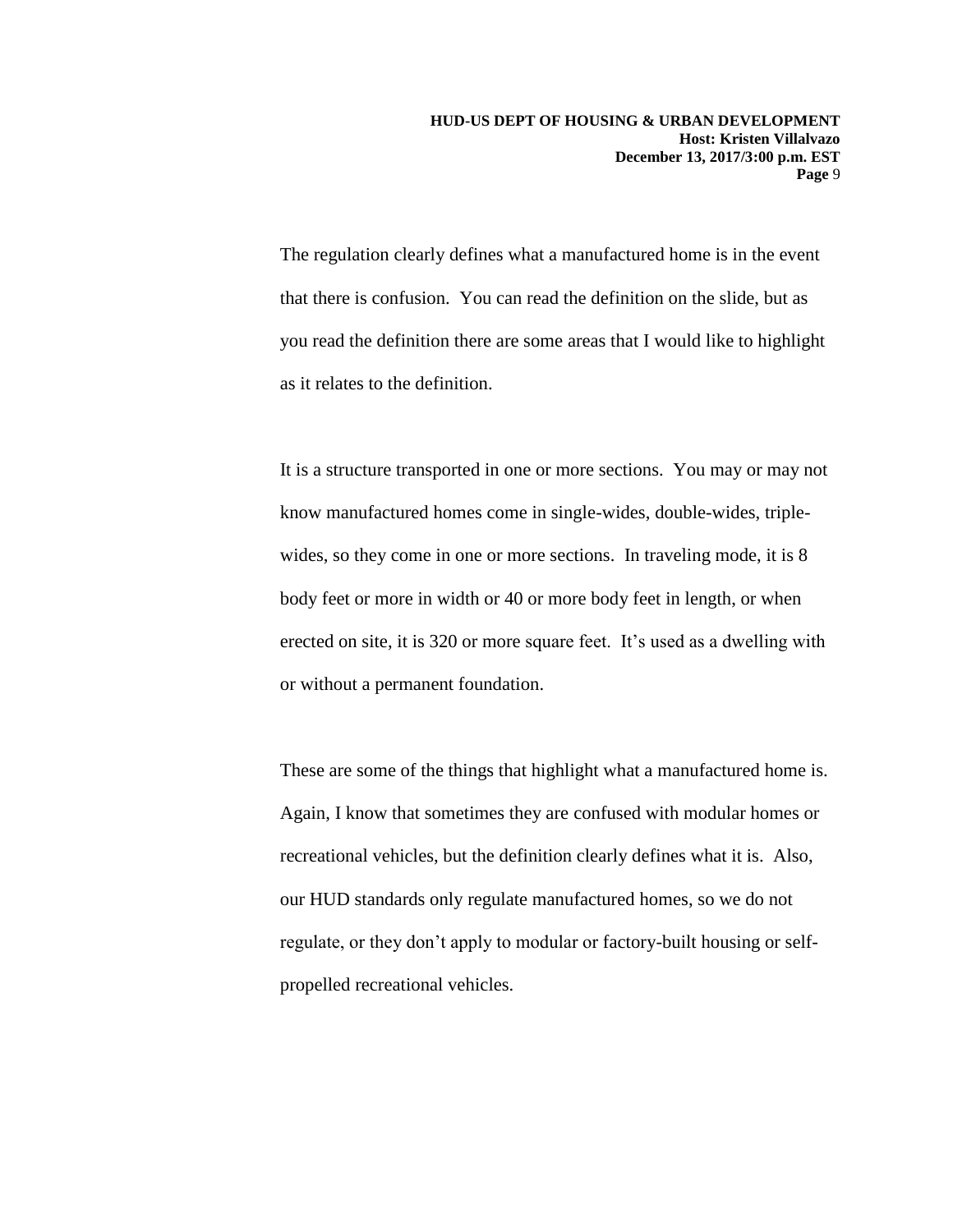Next slide. Here's an example. I'm sure many of you have seen what a manufactured home looks like. This here is a picture of a single-wide home.

Next slide. As we said, they come in multiple sections. They can come in one or more sections, and here is a sample or a picture of a double-wide home.

So, we've discussed our program mission. We've given you some scope data. We've talked about our purpose. We've discussed what a manufactured home is. So, in the next few slides, we want to give you some general program data. The data will hopefully give you an idea of the impact of manufactured housing in the industry as well as the industry activity.

So, the first bullet, we talked about the preemption and how the act gave preemption, so it's built from America's only national preemptive building code. There are approximately 8.5 million manufactured homes in the United States, which is quite significant. Manufactured homes comprise of approximately 10% of single-family detached housing.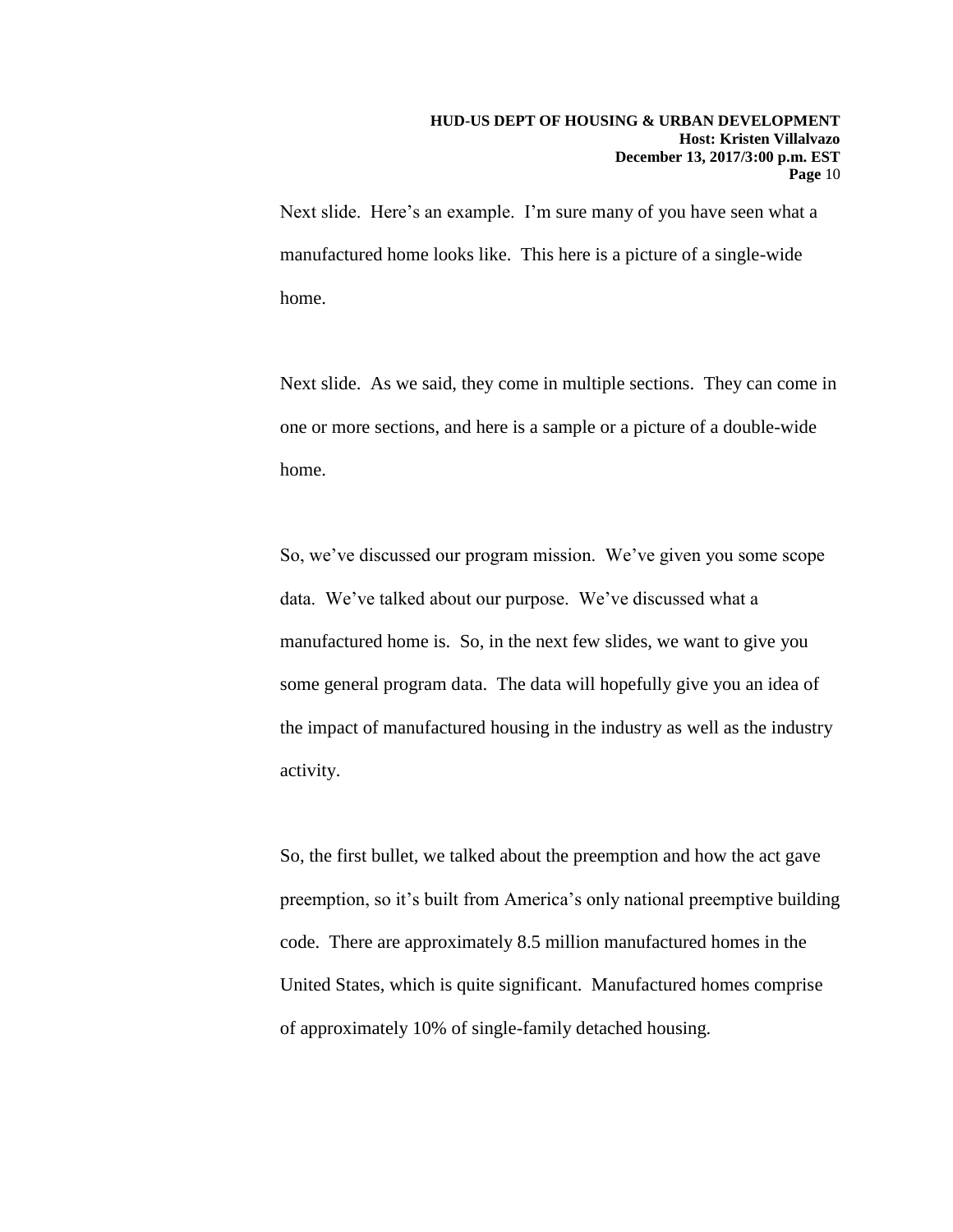As of October '17, the industry produced over 89,000 new manufactured homes, so the industry is very active in production and in providing manufactured homes for consumers. This also give us somewhat a gauge of the level of interest in manufactured homes just from some of these data points.

Next slide. Approximately 22 million people live in manufactured homes. The median household income for residents in manufactured homes is slightly less than \$30,000. As housing counselors, you obviously work with consumers with various income levels, so we're hoping that this information can assist you in assessing consumer housing needs.

Manufactured homes can be placed on private land or can be placed in a community where the land is leased, and that speaks to bullet three where we say that the average selling price of a new manufactured home today is \$68,000, and that's without land versus \$360,000 for a site-built home with land. So, again, manufactured homes can be on private land, or they can be a land-leased type community.

Next slide. Some more general data. The average price per square foot is about \$47, \$48 versus \$100 for a single-family built home without land.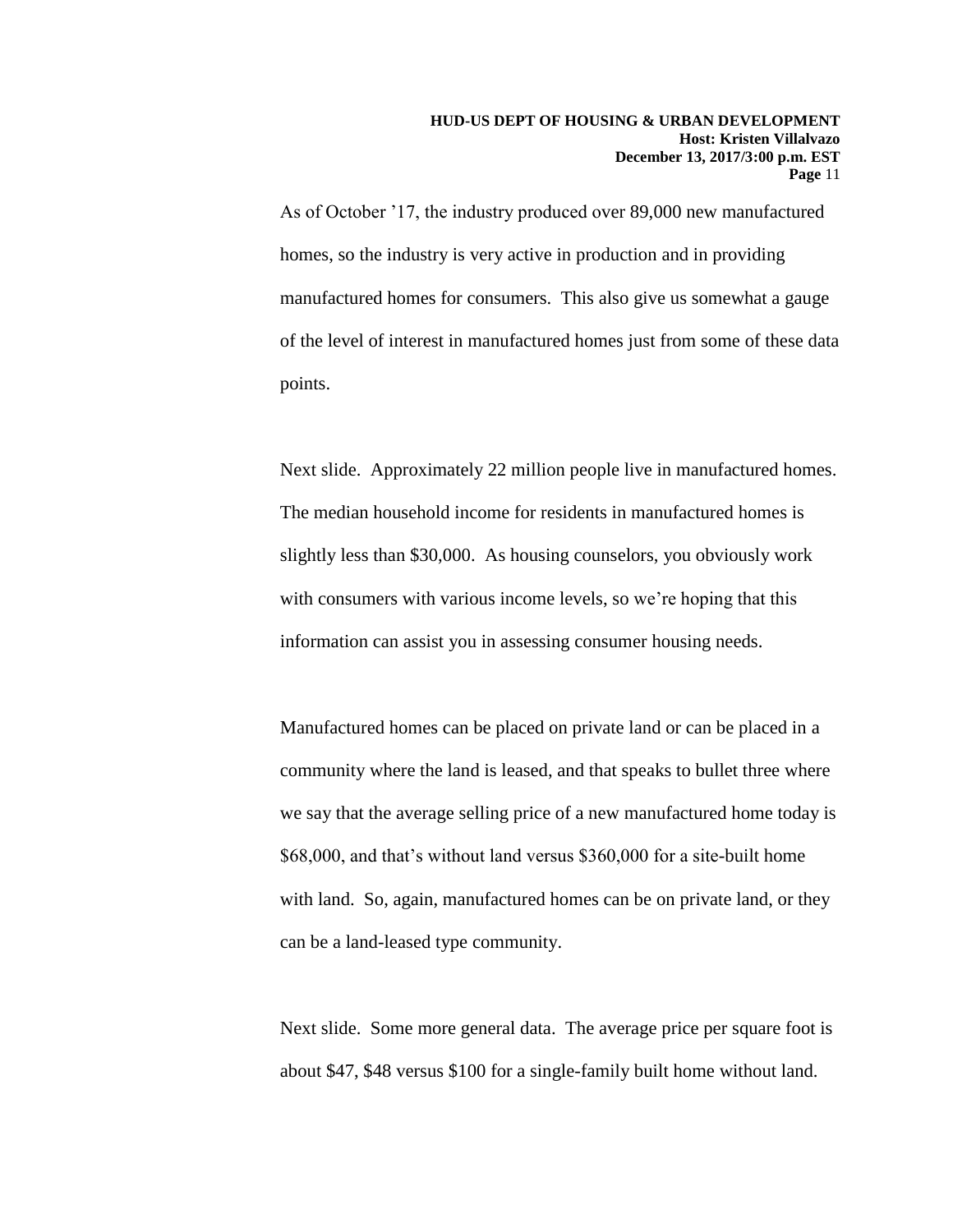There are approximately 3 million to 3.5 million manufactured homes in land-lease communities, and one out of five homes in rural areas is a manufactured home.

Next slide. We talked briefly earlier about our partnerships or regulatory partners, and based on the information you heard thus far regarding our mission and our purpose and some of the general data that we provide, you can conclude that we have a pretty substantial mission without our office. Our office is fairly small here at headquarters, about 14 people, so in order for us to really meet this mission, we have to have regulatory partners that assist us with administering the programs.

Our regulatory partners consist of agencies that assist us at the state level in the various plants, and if you remember, we have 130 plants across the United States, so that's pretty significant. Part of our role per the act is to monitor those manufacturing plants across the United States, and we are required to monitor them as well as inspect, so it's a pretty significant mission.

First we have our design approval primary inspection agencies. We call these our DAPIAs, and they assist the department by reviewing and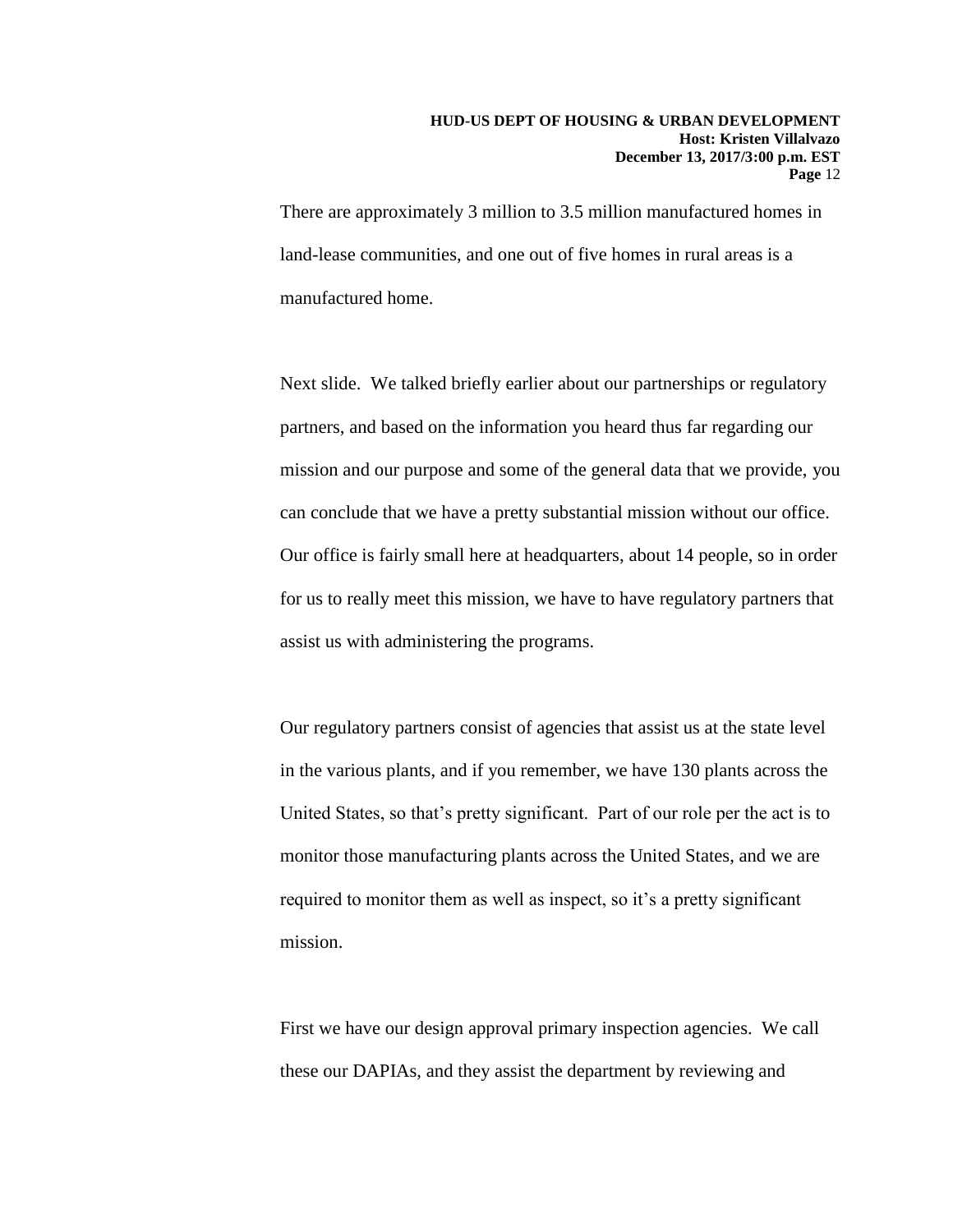approving designs or building plans for manufactured homes that are developed and submitted by the manufacturer. They ensure designs meet the standards as well as they review the quality assurance manuals.

So, there are six agencies that assist us with these DAPIA requirements or these design requirements. Five of those agencies are private, and one is a unit of state government.

Our in-plant primary inspection agencies, we call these our IPIAs. These agencies are in the plant with the manufacturers inspecting the various stages of the manufacturing process. They assist the department by overseeing implementation and effectiveness of quality assurance programs. There are 14 agencies, 5 that are private, and 9 that are units of the state government.

Each manufacturer that decides to build manufactured homes are required to obtain services of a design approval inspection agency or a DAPIA and an in-plant primary inspection agency, so to build manufactured homes, they have to acquire the services of these two regulatory partners or agencies.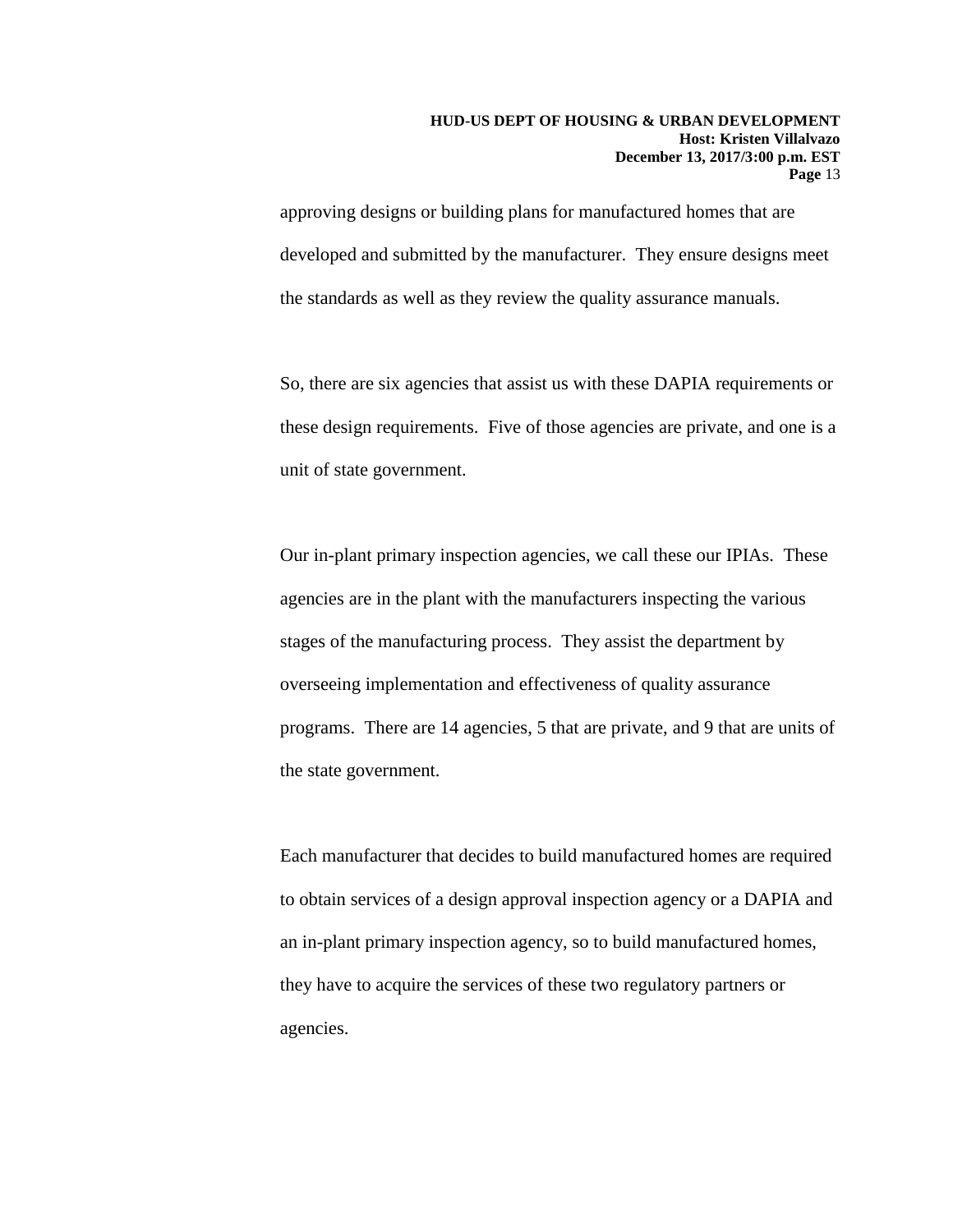Next slide. Another agency that assists us with the program are known as our state administrative agencies. We call these our SAAs. They assist the department with administering the manufactured housing program at the state level.

So, we have 35 states that have partnered with HUD to assist in portions of the enforcement and regulation of the program. The state agencies are primarily responsible for handling consumer complaints, those individuals that may have an issue with their manufactured home, and they oversee manufactured actions within the state. This includes going into the manufacturing facility and performing those inspections or monitoringtype services.

So, we have 35 agencies that are partnered with HUD. For the remaining 15 states that do not have an agency, HUD our office, serves as the administrative agency, and we have the same responsibilities as the agencies. We handle consumer complaints, and we also do monitoring and inspections of the manufacturers within those states.

Next slide. We mentioned earlier the Dispute Resolution Program and the Installation Program, so we want to talk right now about installation.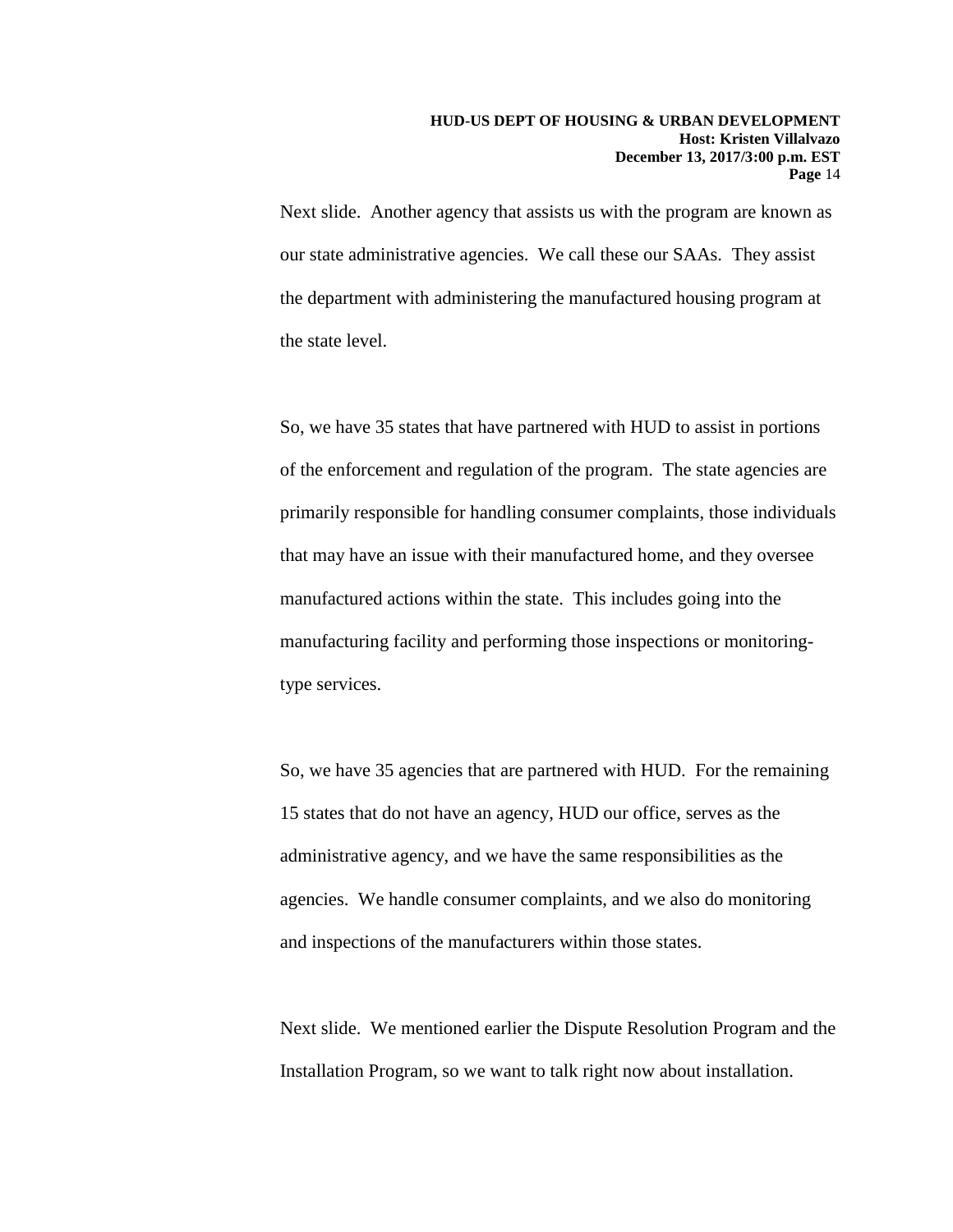Installation is a very key part of the manufacturing process as a whole once a home is built. We say installation is key because if a home is built in accordance with the standards, if it is installed incorrectly or not in accordance with the standards, then the home absolutely will not perform. A bad installation will lead to numerous problems with the home, so we try to stress this as much as possible.

It's important that a homeowner knows that when purchasing a manufactured home how important installation is and make sure that a licensed installer is installing their home.

Next slide. So, talking about the Installation Program, as we stated earlier, there are two regulations that kind of govern, or standards and regulations that govern the installation program, and 3285 is the how to install a manufactured home, and 3286 is the enforcement part. It gives the responsibilities and requirements of installers, retailers, and what is needed if a state wants to administer their own Installation Program.

A lot of times when the state wants to run their installation program, they go through a process where they are approved by HUD to do so. So there are 36 states that administer their HUD-approved installation program, and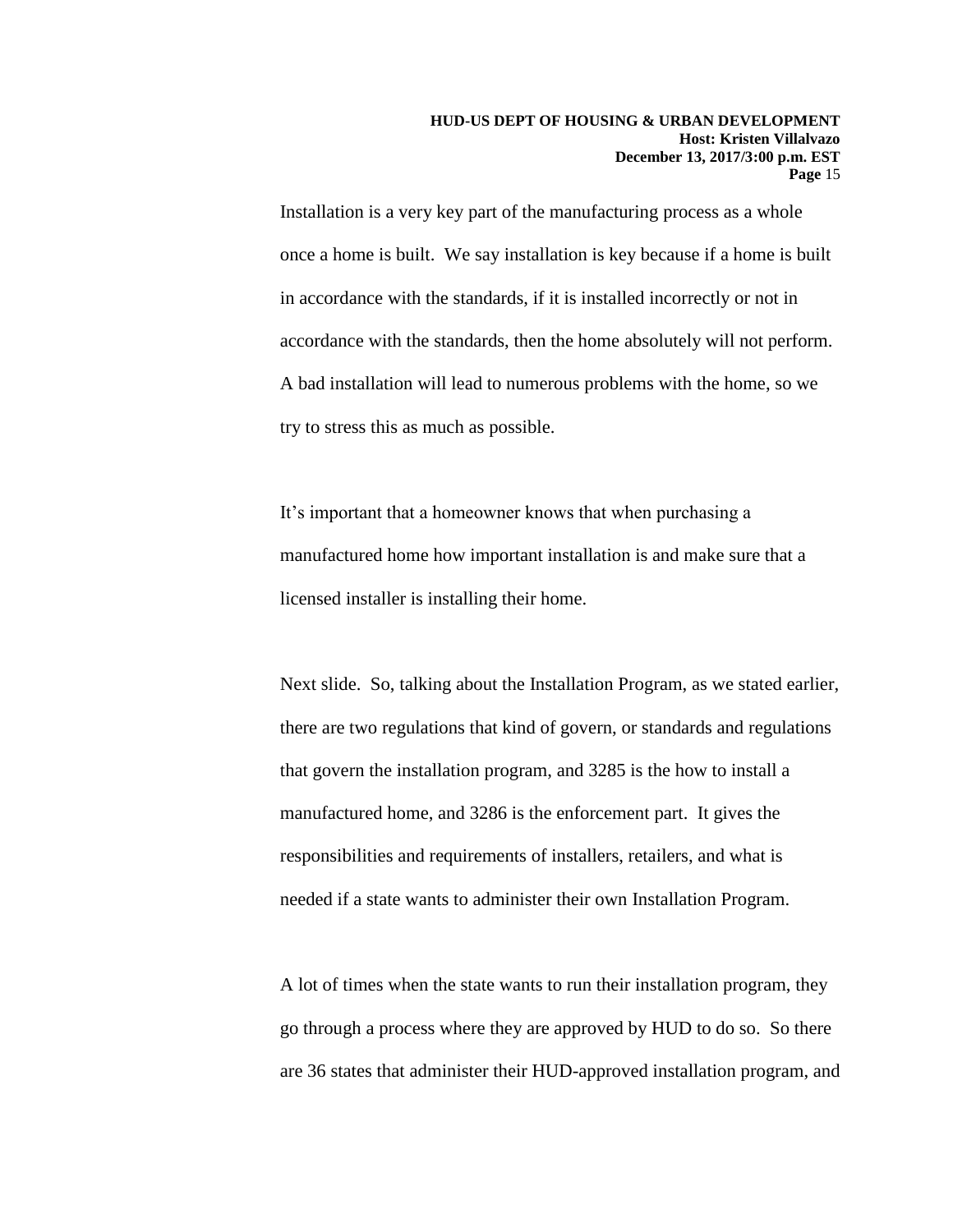for the remaining states, just as with the SAAs or the state administrative agencies, for the remaining states, HUD is the office that administers the Installation Program.

In doing that, when HUD administers an installation program, this includes providing training to installers, licensing, random monitoring, inspections, reviewing installation manuals, etc., so we do everything that the regulations require within HUD.

Next slide. So, this map basically is a quick snapshot that shows you which states are HUD administered and which states are administering their own programs. So, again, there are 14 states where HUD is the agency that administers the program directly. The remaining states have a HUD-approved installation program that they administer.

Next slide. For more information about the Installation Program, you can go to this website, www.manufacturedhousinginstallation.com. You'll find there where you can get a program overview, some information about the regulations and standards, so definitely if you want more information, we encourage you to visit that site.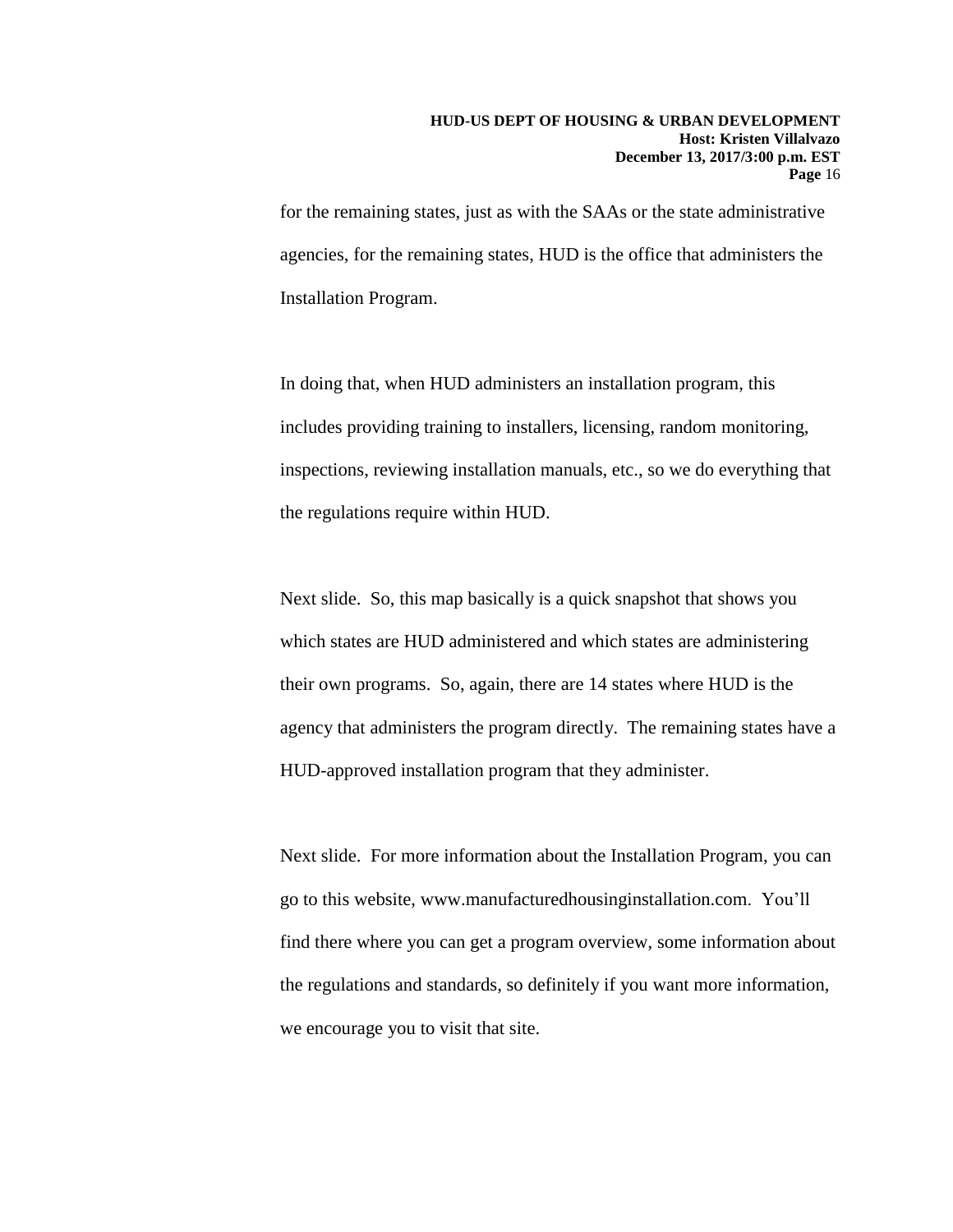Next slide. This is an interesting slide. Ending the blame game. There is no resolution in the blame game. So, this leads us to the other program that we talked about, the Dispute Resolution Program where we try to end the blame game.

So, the HUD Manufactured Dispute Resolution Program is a program that resolves disputes between manufacturers, which are of course the people that build the home, retailers, those who sell the home, and installers, those that install the home regarding who is responsible for repairing a defect found in a manufactured home.

Dispute resolution is used when there is the blame game or the finger pointing. Through dispute resolution, parties are notified of a dispute, and a mediation occurs between the parties in an effort to assign responsibility and remedy the issue with the home. This is a benefit to homeowners if once they've purchased their home, and their home has been installed, and they have an issue with the construction of the home.

We encourage to homeowners to first file a complaint with the state or HUD, a consumer complaint and go through that process, but they can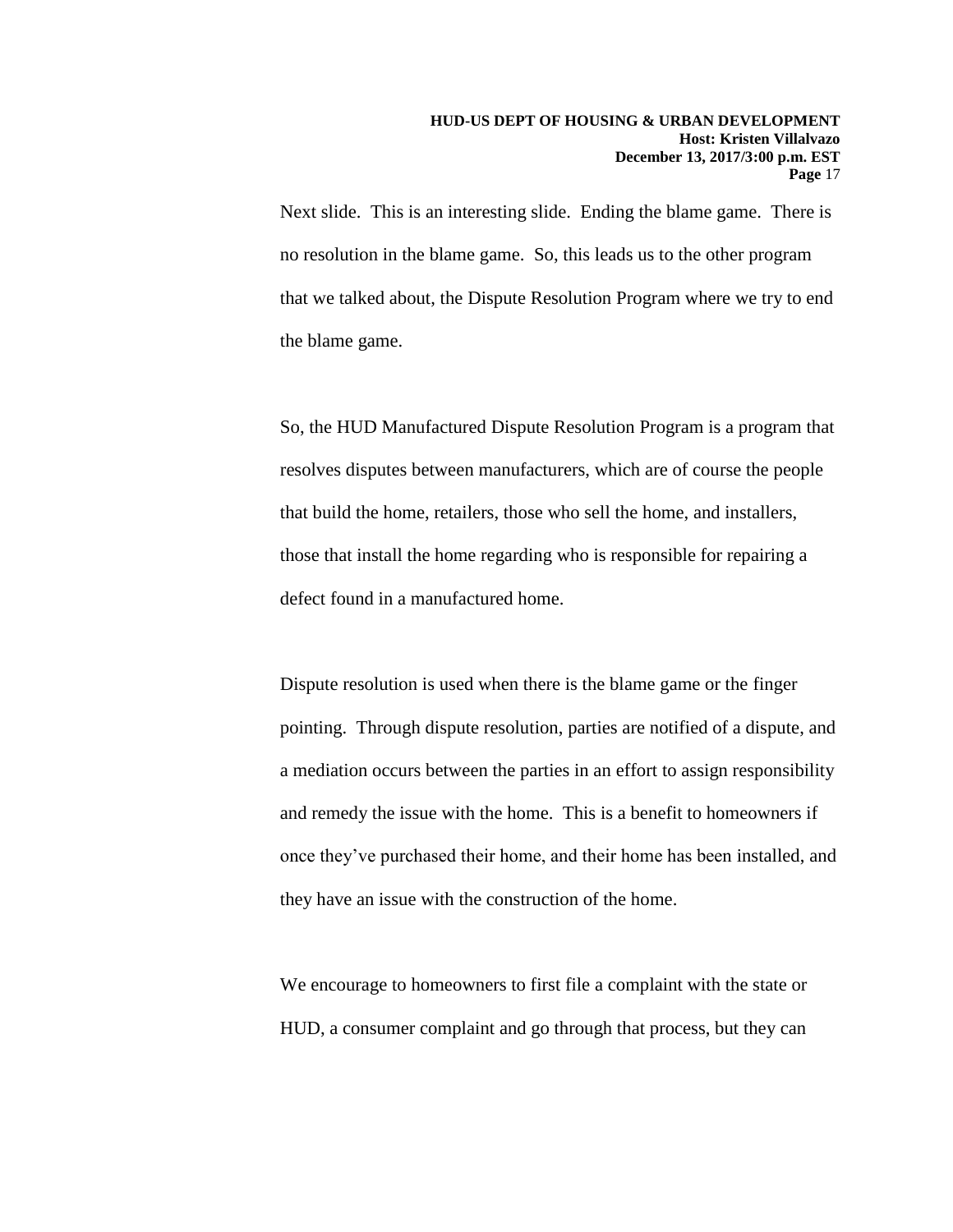also submit a request for dispute resolution if the issue is not resolved through just the regular consumer complaint process.

There are eligibility requirements to submit a request for dispute resolution. One of those requirements is the defect or the issue must be reported within one year after the date of installation. The homeowner will have to show proof that they made an effort to seek resolution of the issue within that one year in order to be eligible.

Similar to the Installation Program and our SAAs or our state administrative agencies, not all states have a HUD Dispute Resolution Program. There are 25 states that administer a HUD-approved Dispute Resolution Program. For the other states that do not, HUD again serves as the agency or point of contact for administering the Dispute Resolution Program.

Next slide. Again, this a map, a quick snapshot that shows you what 25 states have their own HUD-approved Dispute Resolution Program. The other states HUD is the agency that handles and administers dispute resolution within those states.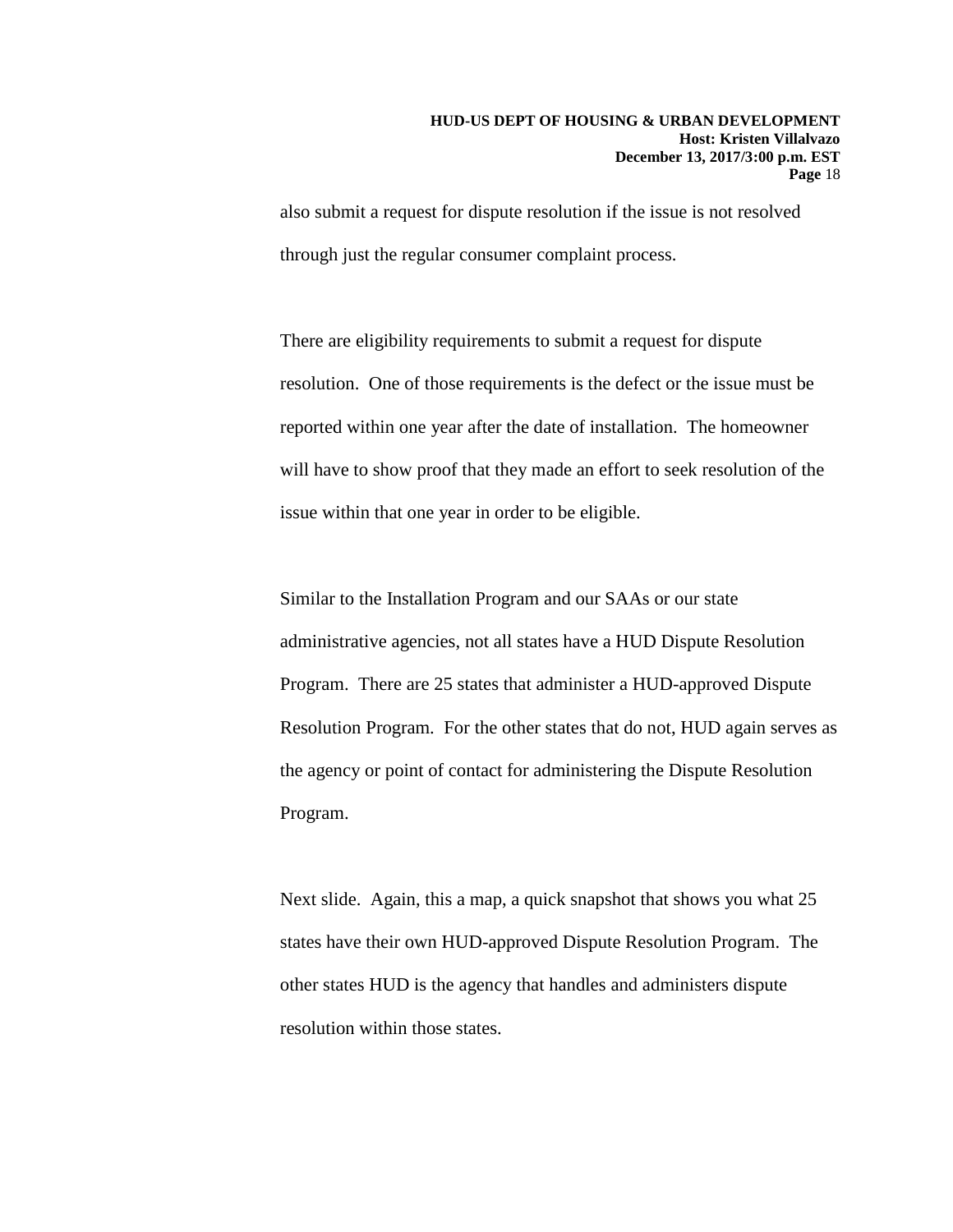Next slide. If you want more information about the Dispute Resolution Program, I encourage you to visit this website, www.huddrp.net. On this website, you will get a great overview of the program. We have a video on this website that walks through all the requirements to be eligible for dispute resolution, FAQs. If you want us to contact you, you can go to the contact tab, so definitely if you want more information regarding the Dispute Resolution Program, visit that website.

Next slide. Okay, so at this point, we will turn it over to Patricia McBarron who works in FHA, and she will go over financing of a manufactured home.

Patricia Hello, everyone. My name is Patricia McBarron, and as Demetress said, I work with the Federal Housing Administration and its Office of Single Family Program Development, and I am a credit policy specialist there. One of my assignments is to support FHA finance programs that ensure manufactured home loans.

> So, as you guys already know, FHA sets property and credit standards for the loans it insures. As long as the loans comply with FHA standards, lenders are free to add on any additional requirements that they want to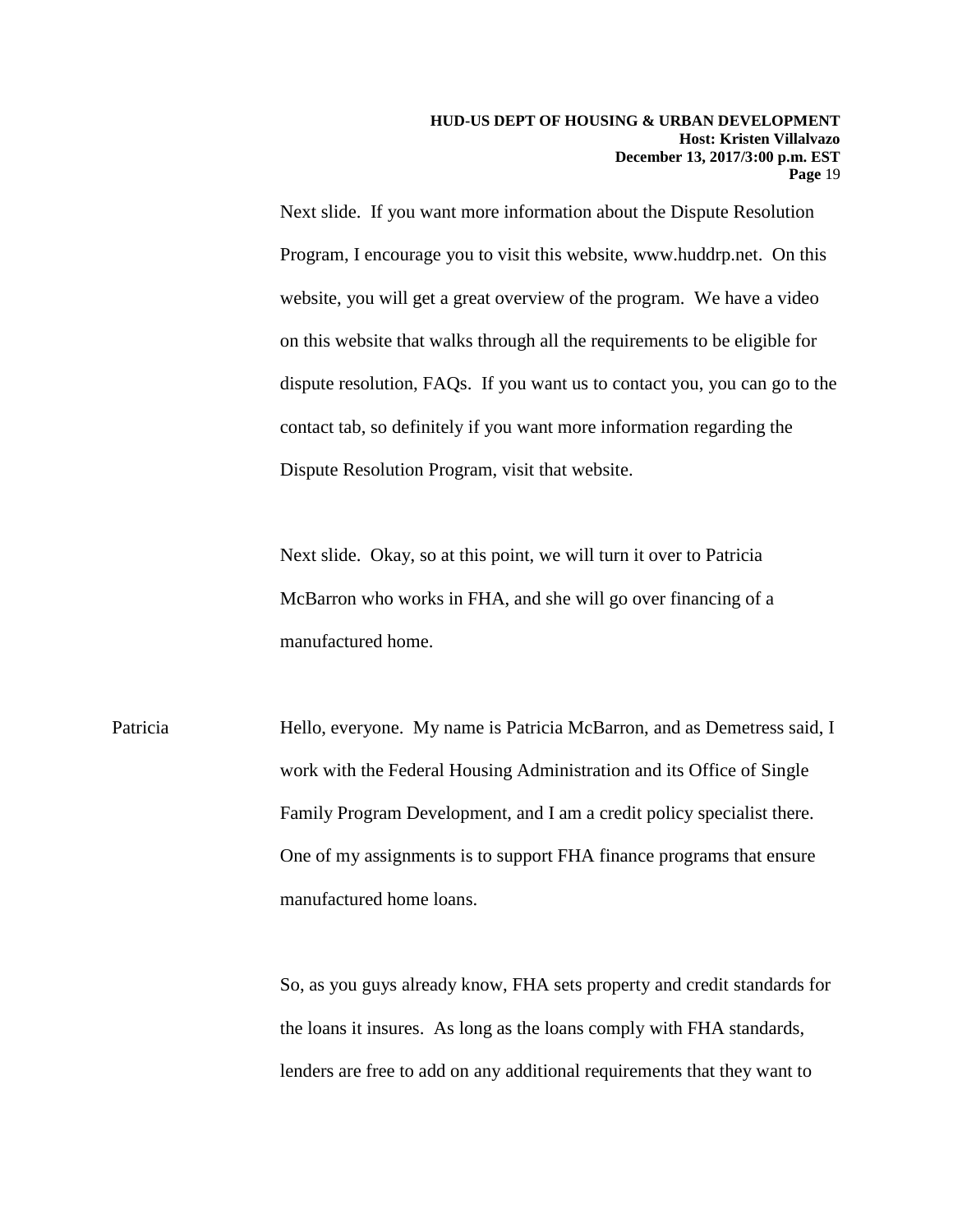add on. So, FHA's flexible policies, as an example, a lender may require a higher credit score, or they might want certain restrictive property features.

In the case of manufactured homes, lenders tend to want to know something about the land ownership. Manufactured homes are unique in that the homeowner might or might not own the land underneath, and I think as Demetress said, the land underneath the home could be owned by the homeowner, or it could e on a family member's backyard, or it could be in a community park. Sometimes the community parks are referred to as mobile home parks, primarily because they don't just serve manufactured homes, but also other housing structures such as RVs.

Next slide, please. Lenders want to know something about the land ownership, and they look at the property and tax records for the home. They look to the local taxing authorities to see how the property is classified. It's either classified as real estate or chattel. When it's real estate, the home and land are bundled together in one record, whereas with chattel, generally speaking, the homeowner does not own the land underneath it.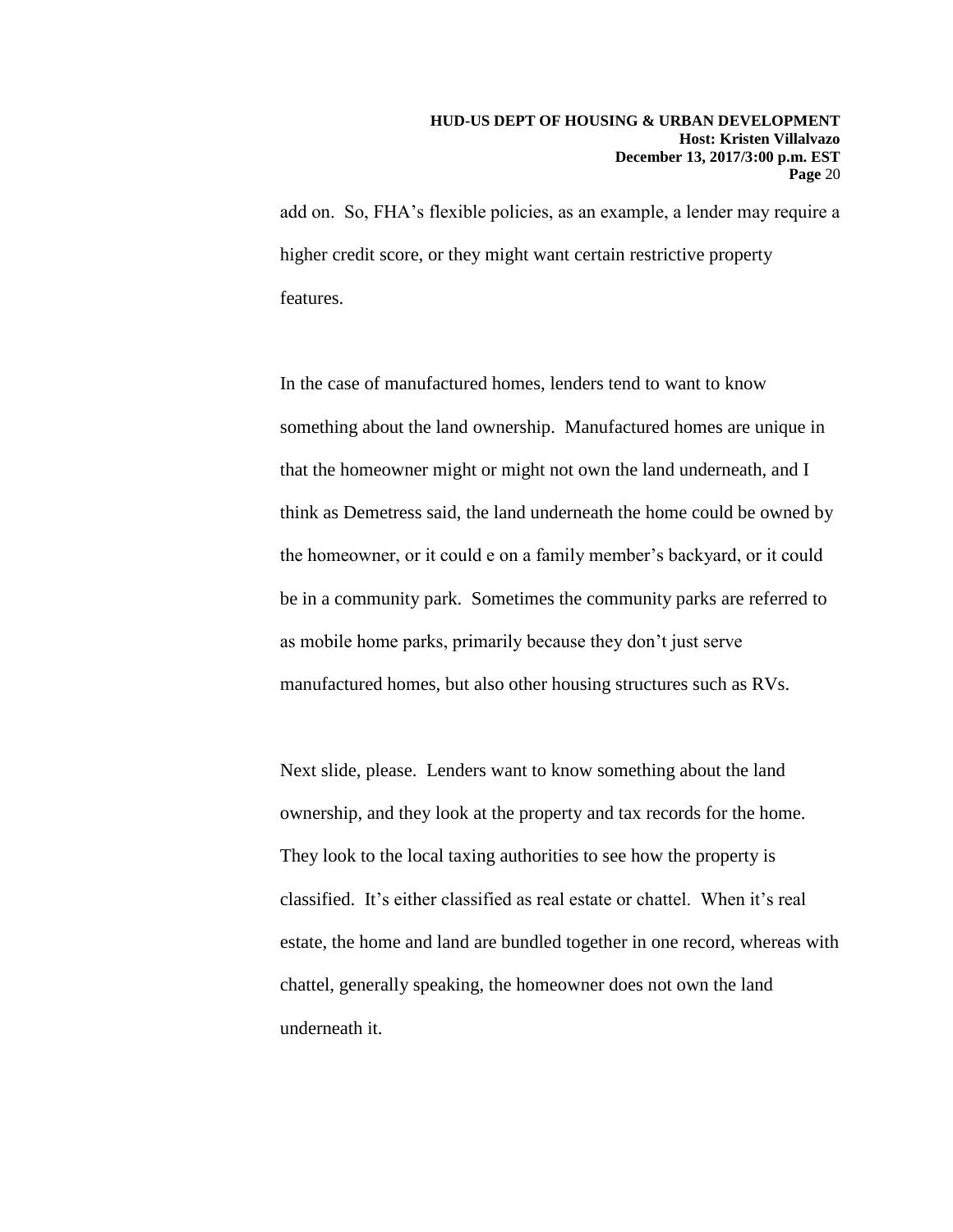However, there is a hybrid scenario that occurs where the homeowner owns the land, and the land is taxed as real estate, and it owns the home which has a separate record for personal property or a chattel. This occurs for different reasons, one of which is that the home might not meet requirements that the local government has for the definition of real estate. Perhaps, it's not permanently attached to the land or some other reason.

Next slide, please. This slide shows different government-assisted financing programs. These are agencies at the federal level. There are also financing programs at a state level or other levels, but this is just federal. In all of these cases, FHA, VA, and the USDA, they all insure home loans to protect lenders in the event of loan default, and they all insure manufactured homes.

FHA, to my knowledge, at the federal level is the only one who will insure chattel manufactured homes. That program to insure those loans is know as Title I, and it's a very small part of FHA's programs, but it's an important program. It recognizes it does provide available support to these home types.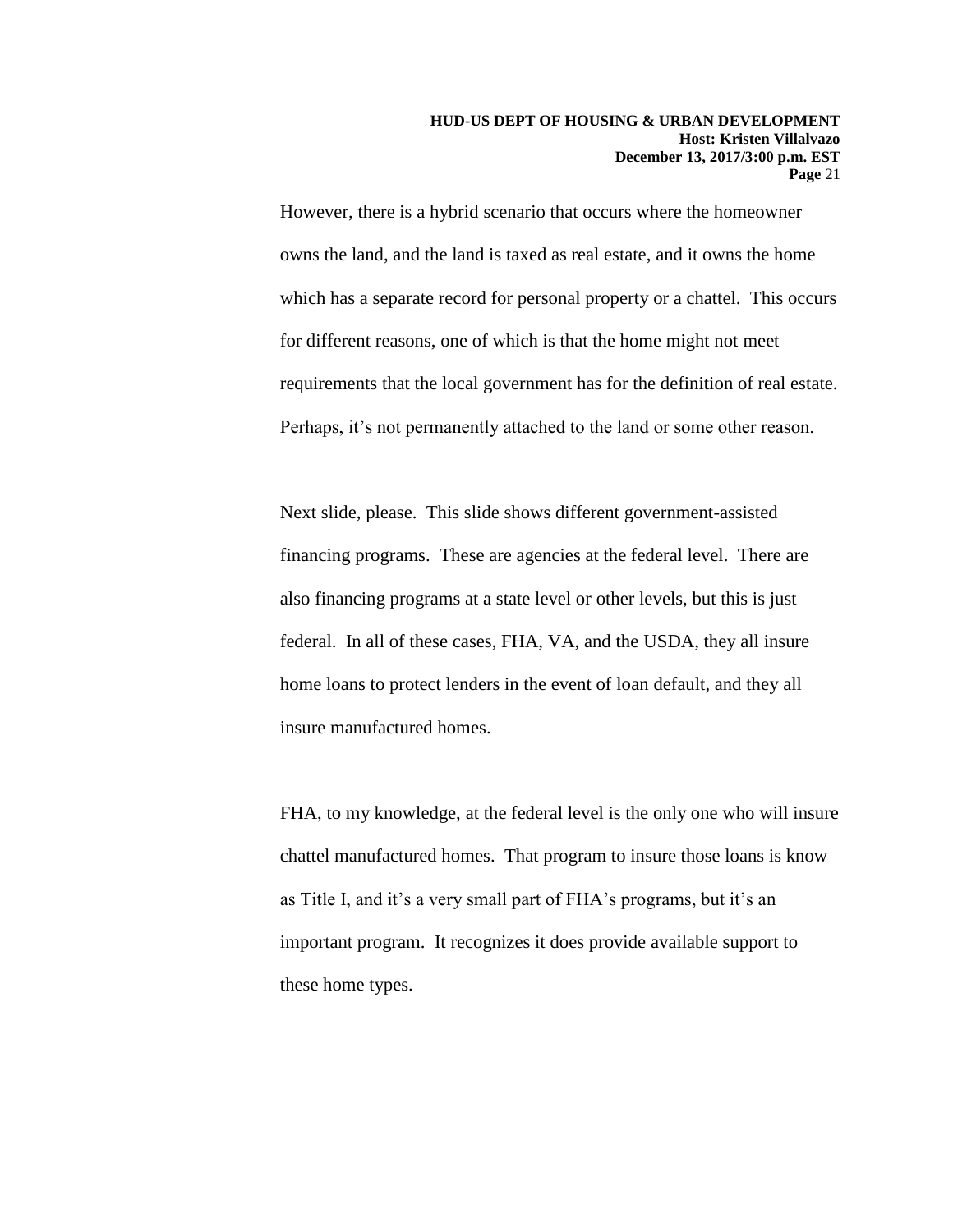All the others, VA and USDA and the core FHA program known as Title II, requires that the land and home be classified as real property. Title II is FHA's main, core business of insurance. It's about 99% of FHA's insurance programs.

The VA, keeping with its mission, the VA serves US service members and eligible spouses, and similarly, USDA's mission is to serve homes located in rural areas.

Next slide, please. Interest rates on manufactured homes tend to be higher than other home types. Lenders consider a lot of things. In the case of chattel, interest rates tend to be two times what the interest rate is charged for a site-built home or other home types. But, they do consider age, size of home, amount of down payment, the terms.

Size is a big deal. I have seen some lenders who were not willing to finance a single-wide. They felt that it couldn't be resold, but again as I said in the beginning, as long as lenders comply with FHA's minimum standards, lenders are free to add on their own credit and property requirements.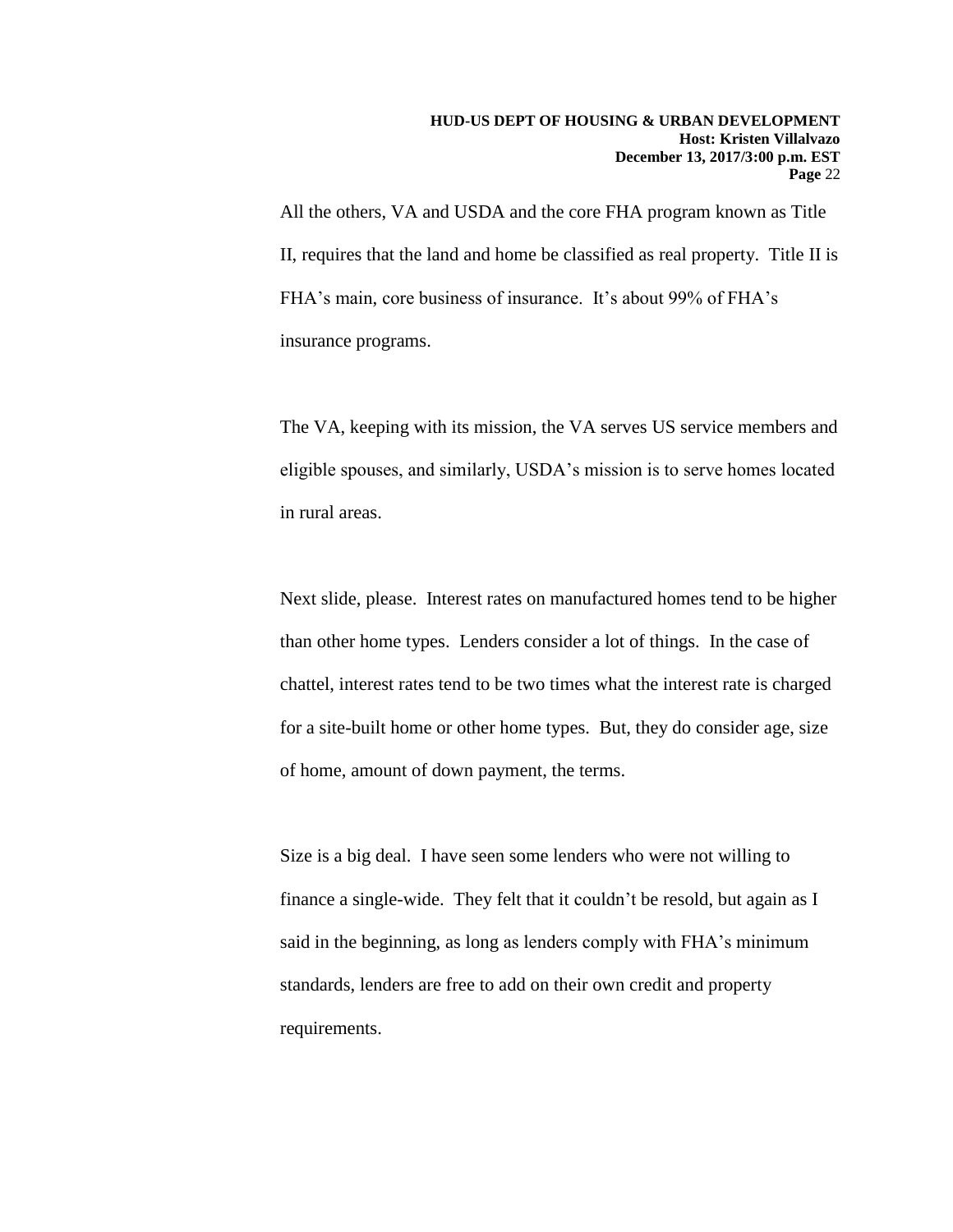So, I think that concludes my part of the slides, and I will turn this back over to you, Ben.

Ben Great. Thank you very much. Everyone, at this time, we would like to really open it up for any questions that you guys have. You can use the webinar's interface to type in your question, and it will go into a queue. I see that we only have a couple in there right now, so here's a great time to get any questions that you have about manufactured homes answered by the experts.

> The presenters, if you guys don't mind, I think that I can actually handle reading the questions. There was discussion about if I was going to do that or not, but I think I can. The first question that came into the queue is, "How significant of a problem is zoning and community resistance to new manufactured housing in urban areas?"

Pamela This is Pamela Danner. I think this has, and I may have Lois assist me with this question, over the years this has been a significant problem that there are clearly some areas that zone out or restrict manufactured homes to particularly zoned areas for manufactured home communities. As we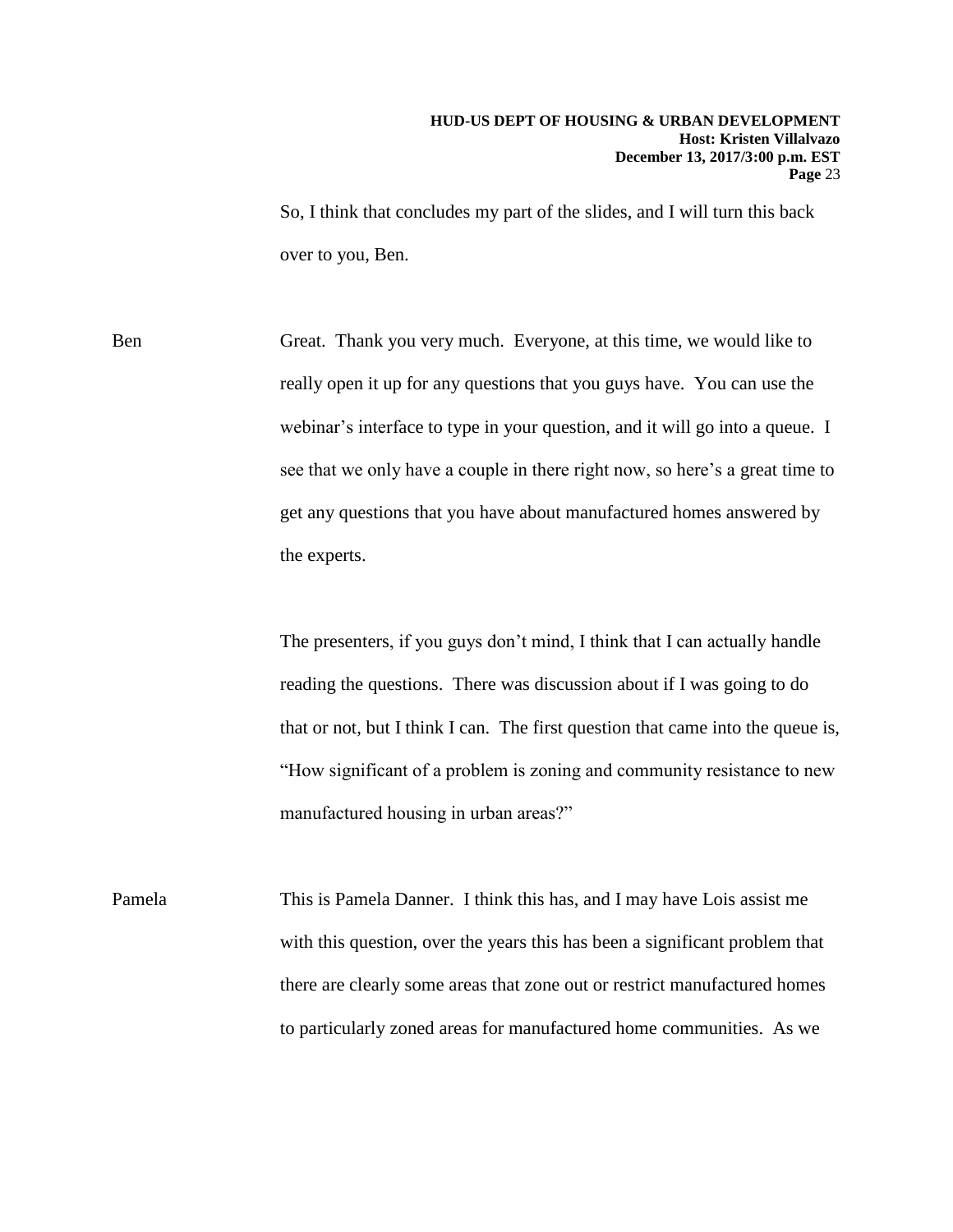noted before, rural areas do not have the same type of zoning restrictions, and it's many times easier to put manufactured homes in those rural areas.

I would hope that as now manufactured homes clearly have changed in terms of aesthetics, looks, the communities now have attached garages, car ports. We have found in Pennsylvania, these communities are very upgraded and certainly look very, very similar to site-built communities.

Lois, did you have anything to add?

Lois Just with respect to residentially zoned areas, particularly in urban and exurban communities, you'll find that zoning ordinances will have different aesthetic requirements that will apply, so maybe that will be size or roof pitch, and those kinds of things can be set by the community. We don't regulate that. That's not really preemptive, so you are finding that.

> It depends on the area. California, obviously, is probably the leader in acceptance of manufactured homes in other areas, but it continues to be a challenge.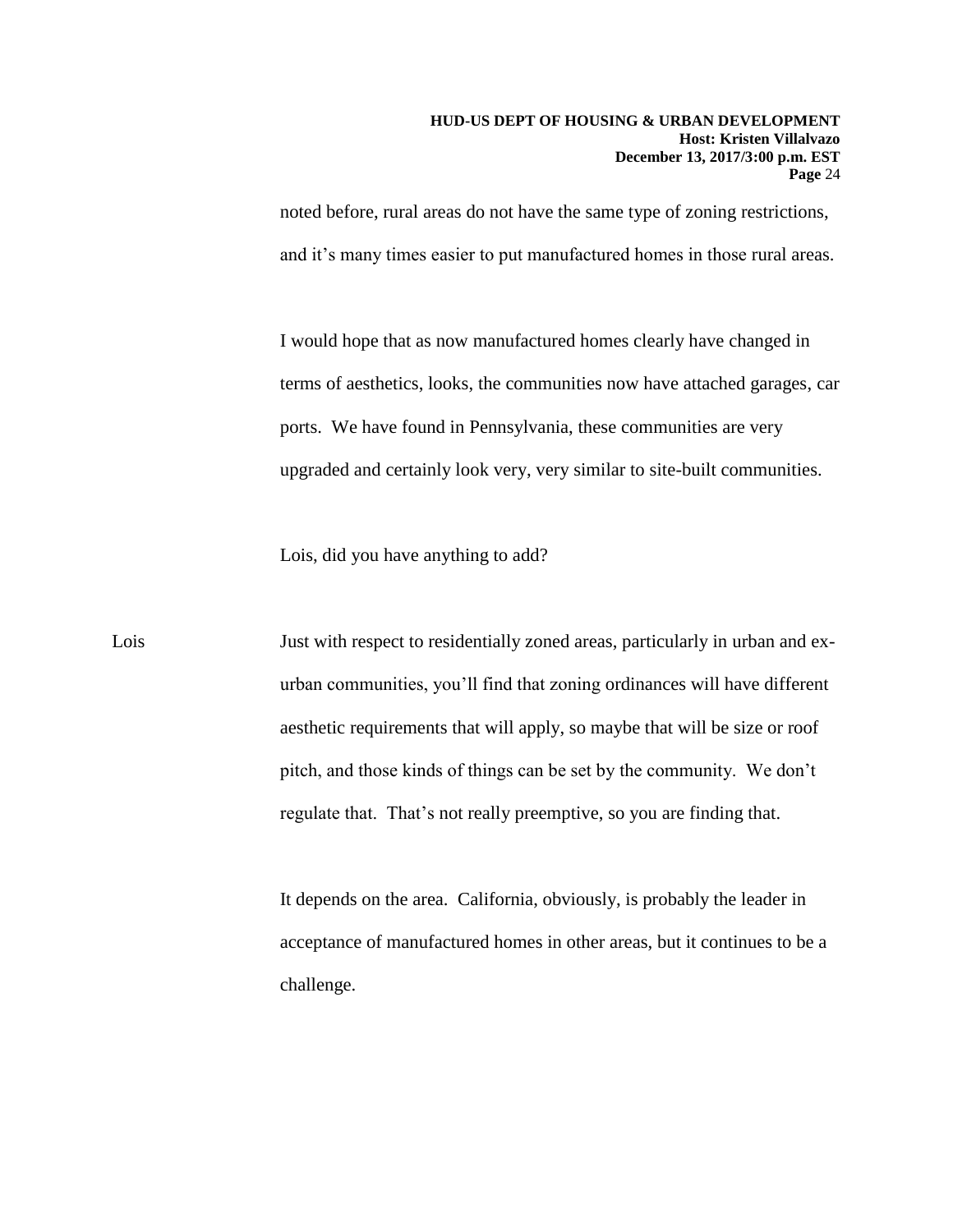| Ben | Okay. Thank you, both. I'm going to read the next question in the queue, |
|-----|--------------------------------------------------------------------------|
|     | which is, "What is the minimum square footage of a manufactured home     |
|     | that FHA will accept? Also, will they loan on a single-wide manufactured |
|     | home on a foundation declared as real property?"                         |

Patricia Let's see. I'm sorry, I have it here. I know that the construction and safety standards require a minimum of 320, and I believe FHA's minimum is 400 for that, and it is a slight overlay.

Pamela Is that for both Title I and Title II?

Patricia No, actually there is no minimum for Title I. Good question.

Pamela Well, Title I, the minimum has to be a HUD code home, so the minimum for Title I would be our definition, which would be the 320 square feet as erected, and I think Patricia was talking about the 400 for Title II financing. Would you repeat the second part of that question?

Ben Sure. Of course. "Will they loan on a single-wide manufactured home on a foundation that is declared as real property?"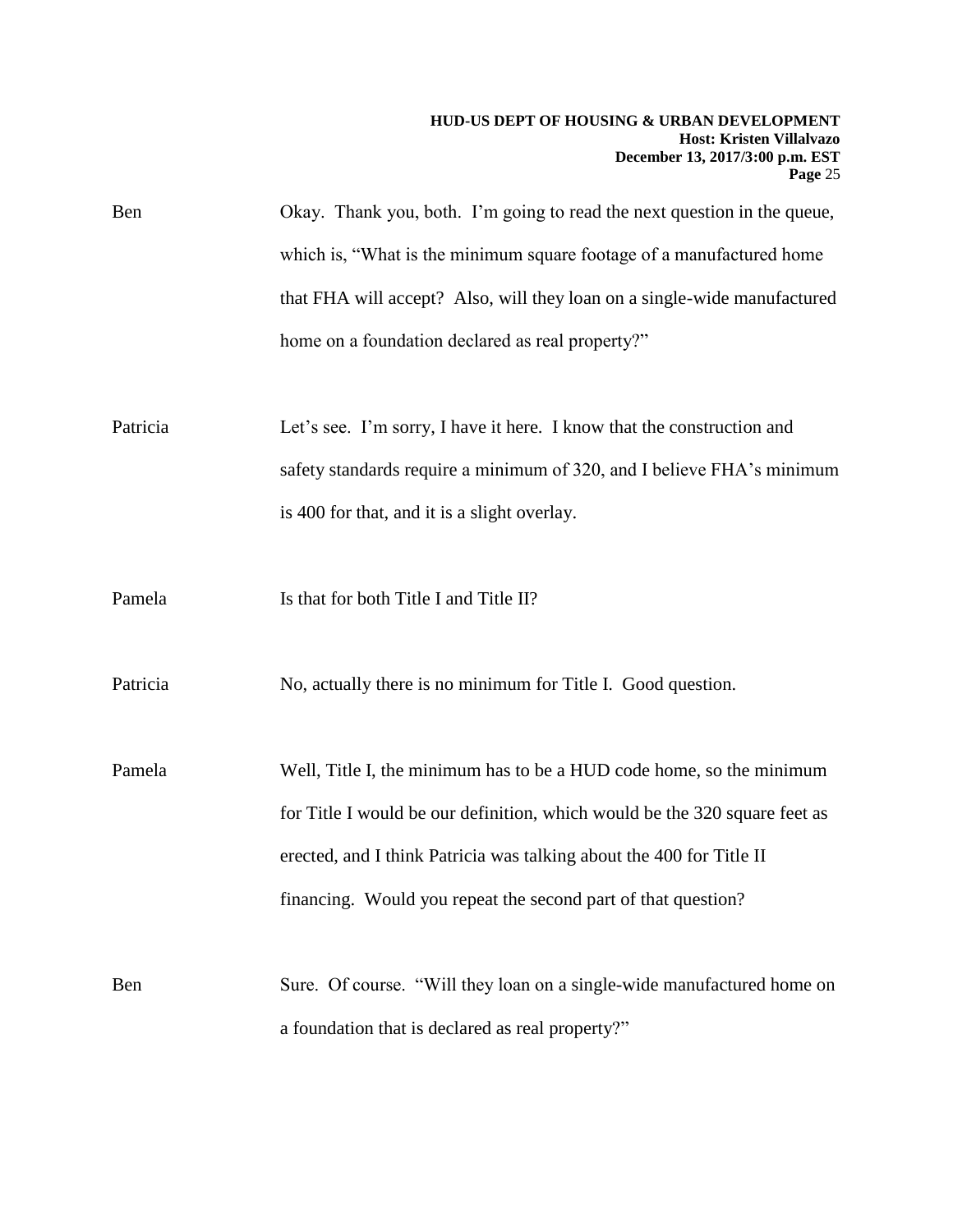- Pamela Yes, and Patricia can back this up. If it is single-section home and meets that 400 square feet, which isn't a very difficult size requirement, and is classified as real estate with the home and land combined under a mortgage, then that is financeable under Title II.
- Patricia That's correct, Pamela. Thank you.

Ben Okay, great. Thank you. The next question is, "What innovations are you seeing related to resilience?"

Pamela Let me go back on the other one. I just want to add for homes to be financed under Title II, there are foundation requirements that are separate from the installation standards that we cited here. There is a permanent foundation guide, and the installation must meet that, which includes a perimeter foundation requirement, just so you all know that part.

Then, if you would repeat the question you just asked.

Ben Sure. Absolutely. Thanks for clarifying on that. This is a general question. "What innovations are you seeing related to resilience?"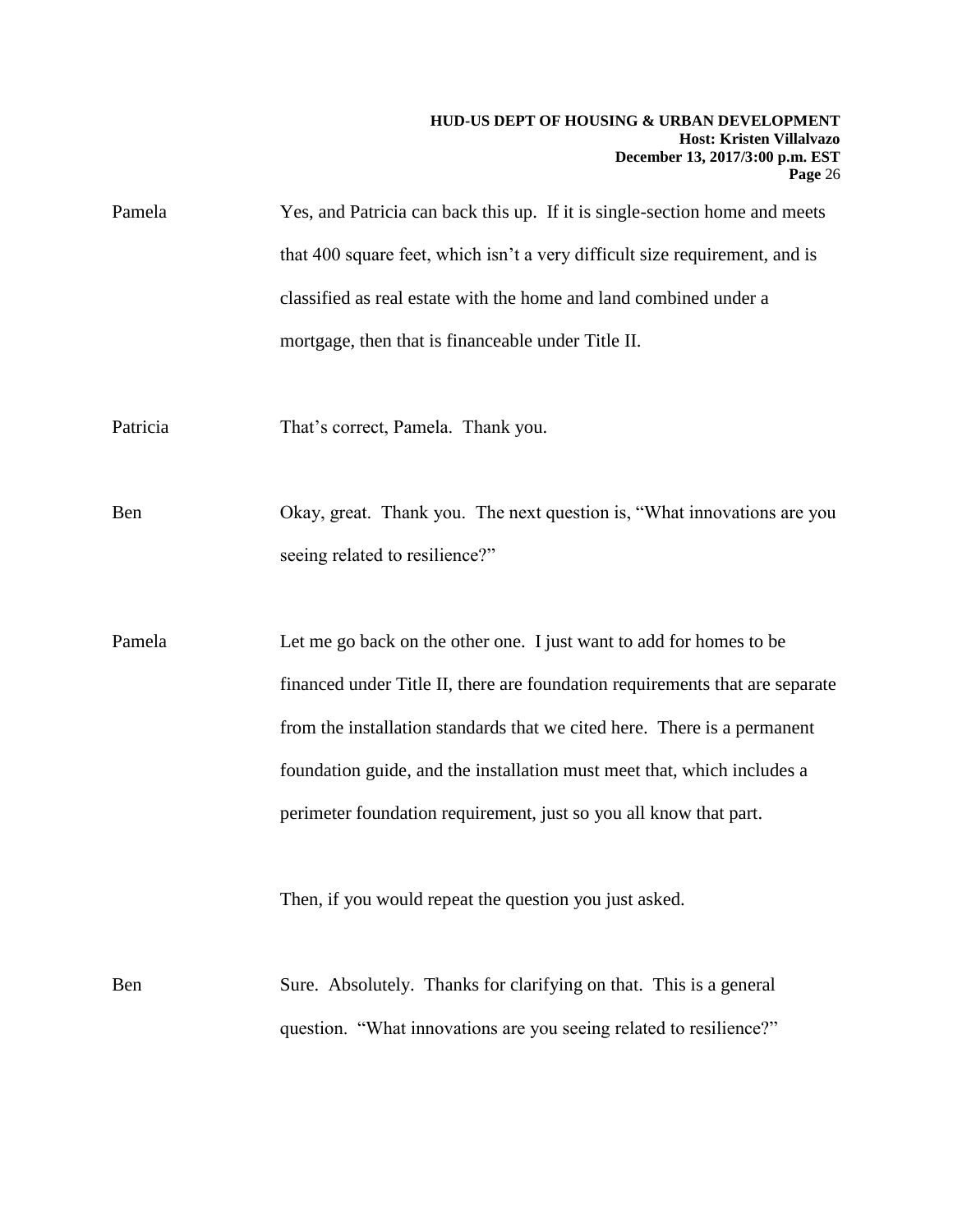Pamela I think that resilience, if you're looking at it in terms of energy efficiency, we currently, the department of energy is responsible for updating the energy standards for manufactured homes, and they proposed an upgrade of a set of energy standards in 2016, and those have not been finalized yet. There are energy standards in the Manufactured Housing Construction and Safety Standards that currently are in effect.

> As to any seismic-type standards, that would be something we do not currently have standards for, but if there are standards in a particular area that would be different than ours if we don't include, if we don't have something for that, then that state standard may apply.

Ben Okay. They sent a clarification statement of that specific to disaster recovery, which you just kind of touched on, but is there anything else that you can share about disaster recovery resiliency in manufactured homes?

Pamela Well, in terms of disaster, the FEMA homes, those are supplied by FEMA. They must be HUD code homes, so they must meet our standards plus additional standards that are required by FEMA, so FEMA does HUD code plus in terms of specifications. Some of those include accessibility,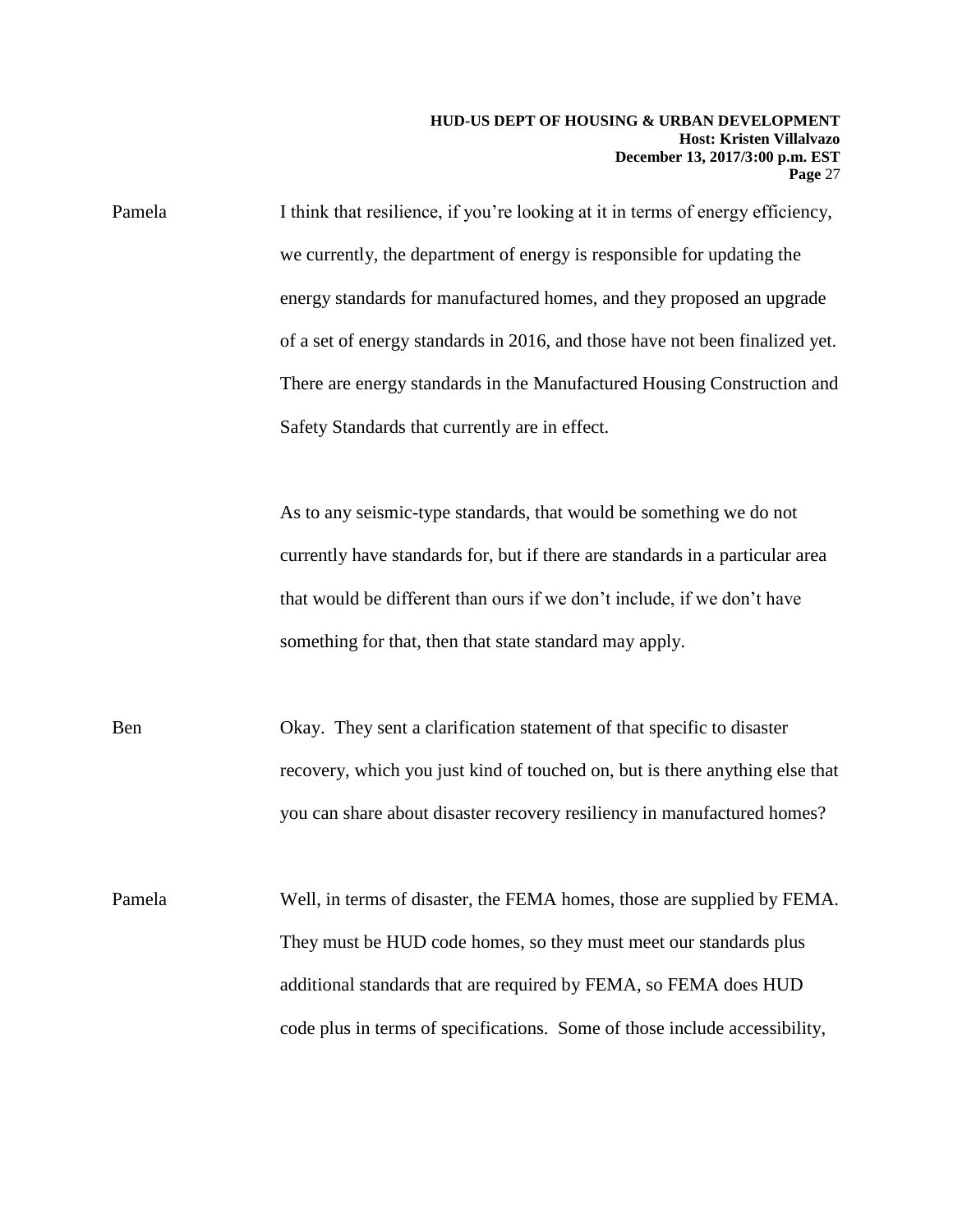and also they require fire sprinklers in all their homes. There may be some other—

Lois I think with respect to the state and local governments, as you know, I'm sure have requirements which manufactured homes have to meet. So, you see a lot of homes, for example, in Louisiana in flood zones where they have to be elevated, so the innovations that would apply to site-built homes also apply to manufactured housing, but they aren't necessarily a part of the HUD code.

Ben Okay, thank you. The next question that came in is asking about the dispute process. "When there is a dispute, does this only apply to homes financed by HUD, meaning FHA?"

Patricia No, it does not. This is all homes whether financed by FHA or not.

Ben Okay, great. Thank you. The next question that came in is, "Can homeowners of manufactured homes apply for modifications?"

Pamela Homeowners can work with their retailers. If they want additional features, they can as the retailers for those, and then the retailers would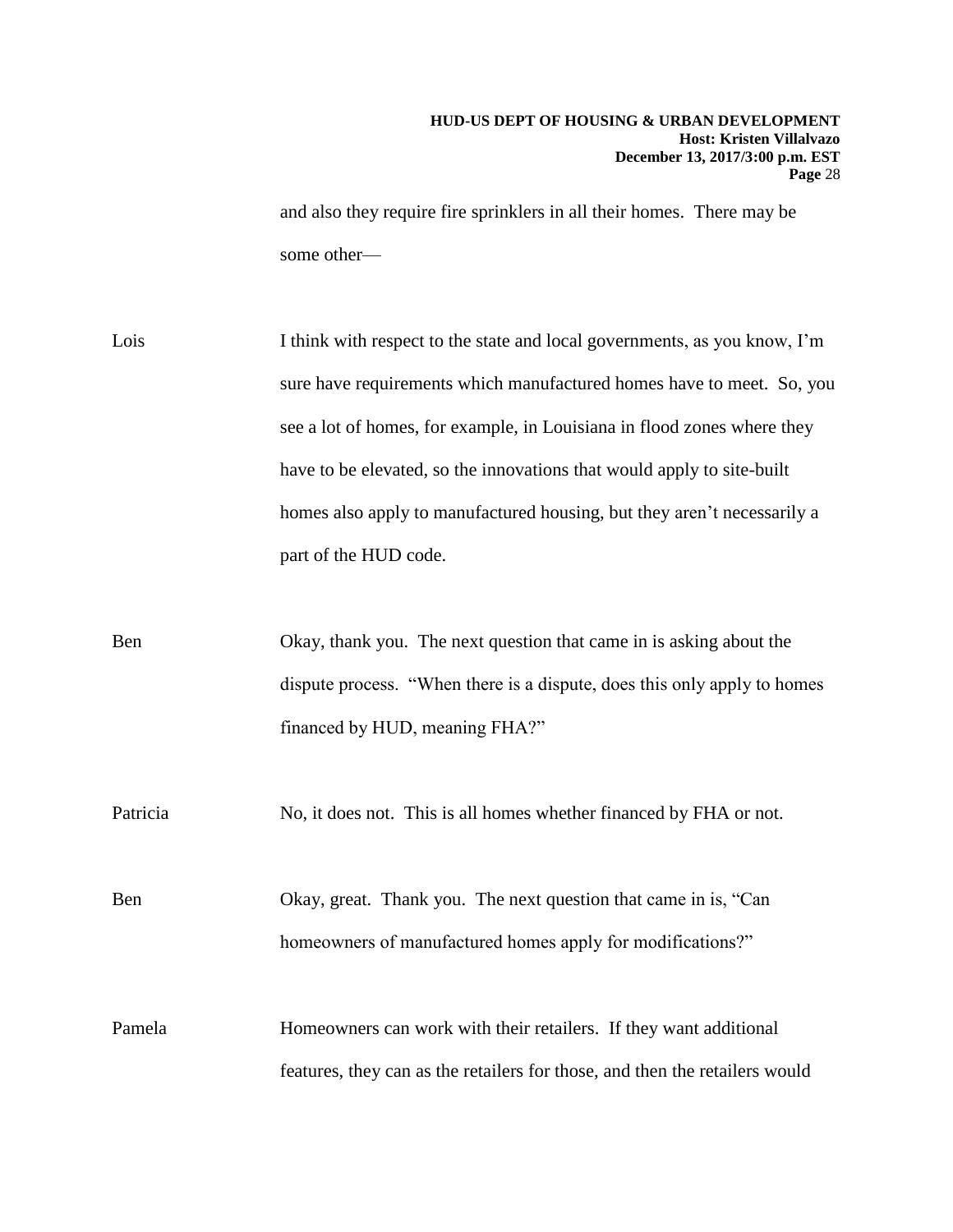work with the manufacturers to make sure that whatever modifications would still cause the home to be in conformance with the standards, but the retailer is required or prohibited from taking the home out of compliance of the standards, so whatever modifications would have to still meet or exceed the federal standards.

Ben Okay. Thank you. To all the participants on the line, I just want to let you know there's only one question left in the queue, so if you wanted to submit a question before we end a little bit early, it looks like we might end a little bit early, get your question in soon so we'll be able to see it in the queue.

> A couple of questions popped up right when I said that, so here's the next question in the queue. "Is there a particular reason why 14 states do not handle their own installation program? Is it a lack of resources, or is it just easier for those states to let HUD handle it?"

Pamela I think in many cases, it is a lack of resources. We have one state, Michigan, that withdrew recently, and it was because of a lack of resources. It also could be because it's a state that doesn't have that many manufactured homes sited in that state, so they don't feel that really they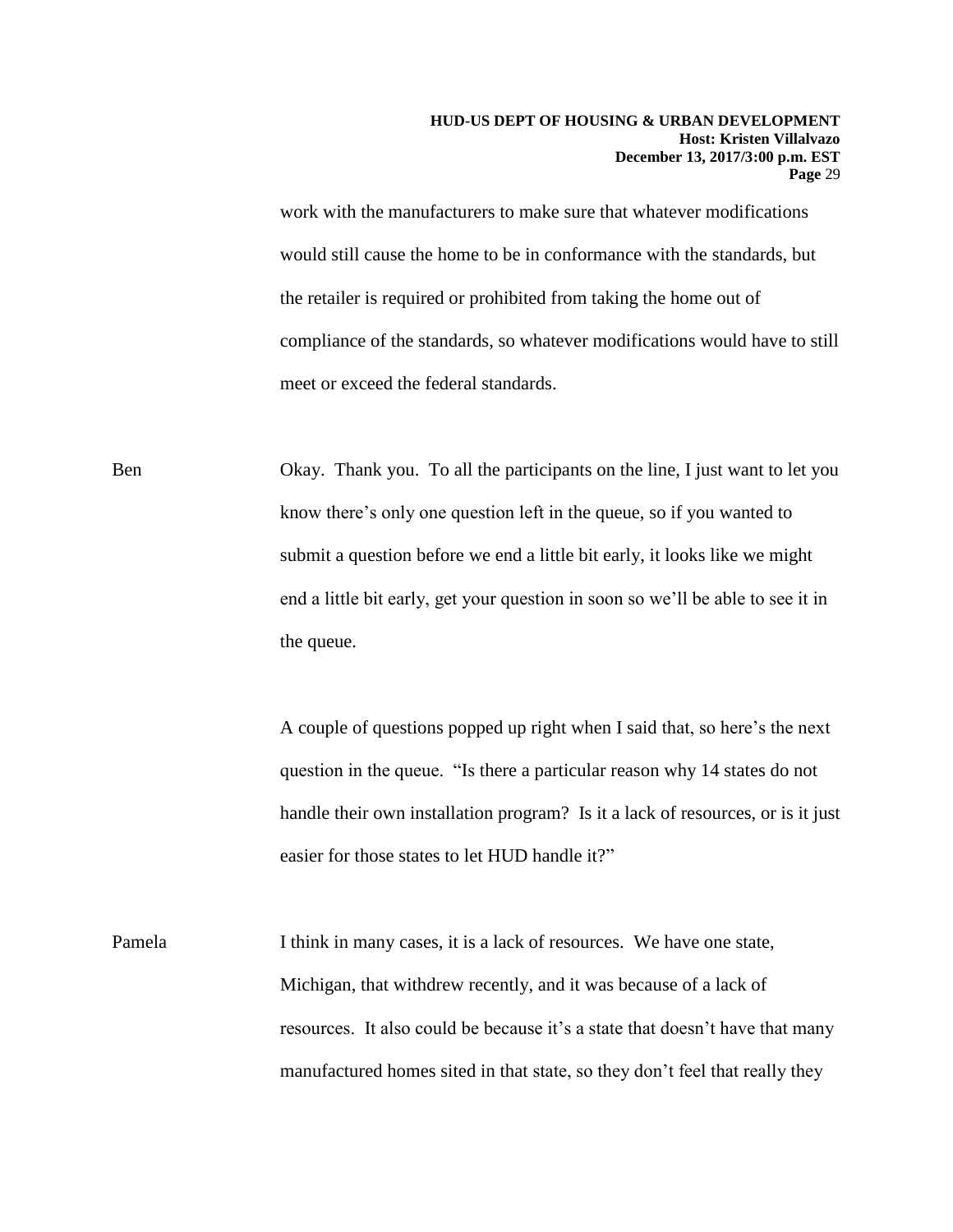can have a program because of the cost if they don't have enough homes sited. So, it's various reasons.

Ben Okay. Thank you. Another clarification question regarding modifications. He was specifically asking about loss mitigation if they're in a foreclosure or behind on payments. Are there any special rules related to manufactured homes when it comes to seeking loan modifications.

Patricia The HAMP program I believe was develop by the Department of Treasury, and they set the rules on that. It required lender cooperation for those programs, and I read the news as well as anyone in that the lenders do not always cooperate or can take advantage of certain borrowers in distress.

> So, I can't fully answer that, but I believe they are as eligible as any of the homes classified as real estate. Whether or not the lender cooperates is another discussion I think.

Ben Thank you for that. The last question that's in the queue right now is, "Is it possible to rehab or remodel manufactured housing?"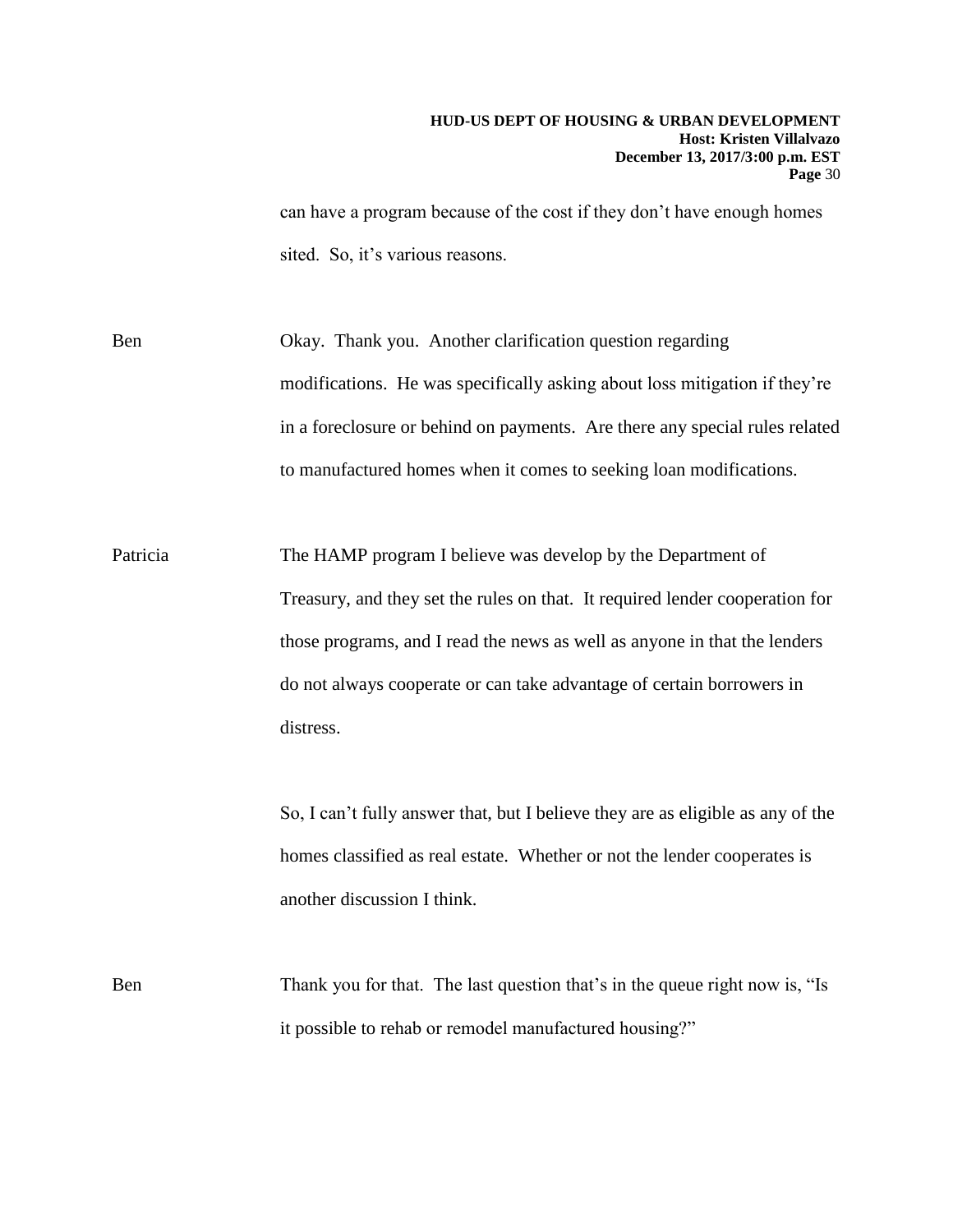Pamela Yes. In fact, we have seen many examples of homes, older 70s homes that have been rehabbed and remodeled in various communities. They just need to make sure that when they do it that the homes comply with the standards. They can clearly always exceed the standards, but they often are rehabbed and remodeled.

Patricia I would add to that FHA has a rule that says if you have an addition placed on or next to or in addition to the manufactured home, FHA has some requirements for an engineer's evaluation to assure that the home is still structurally stable.

Pamela If it's FHA financed.

Patricia If it's FHA finance. Right. Thank you for clarifying that.

Pamela Also, the FHA has Title I Property Improvement Program, which manufactured homes are eligible for that program to do rehab or remodeling.

Patricia That's exactly right. Title I has a Property Improvement Program. That is usable for all manufactured homes including free HUD homes. They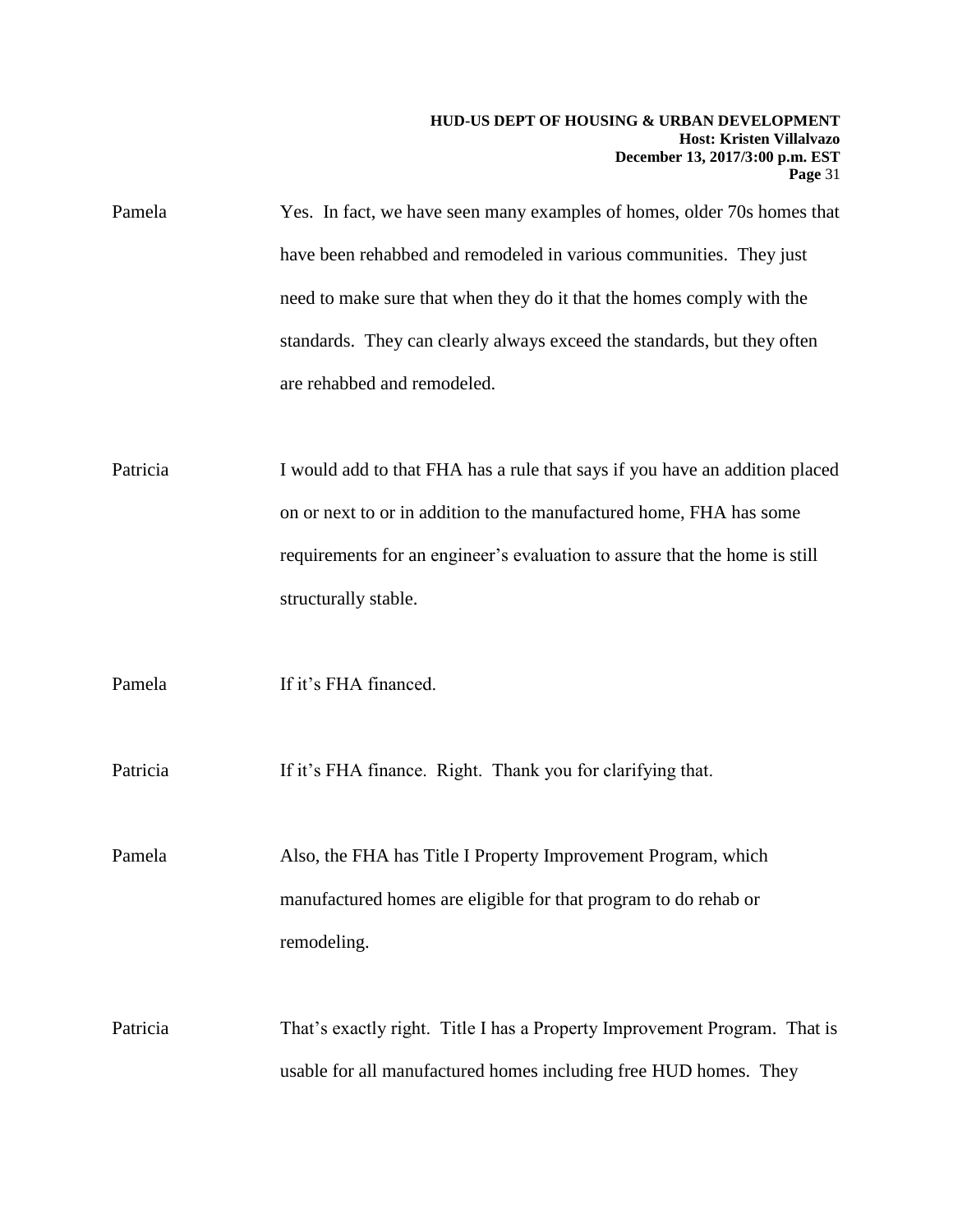don't have to meet HUD code. It's very flexible, but I don't believe we're seeing any of those, but it's out there. We're working on a handbook that will make that explicit so that it's understood. That's one of the rare cases where the home doesn't have to meet HUD code and can be improved on.

Lois Most state weatherization programs, that's where you see a lot of upgrades to existing manufactured homes to upgrade for energy efficiency to some o f the older homes, the pre-'76 homes. Most state weatherization programs do allow manufactured homes to be modified.

Ben There's a couple of follow-up questions regarding rehabbing homes. One is if it started out as a manufactured home, and it has a remodel that added on to it, will it be still considered a manufactured home?

Pamela Yes, it will. That's a good question. Thank you.

Ben Another question on that topic is, "If you upgrade," I may not know the terminology here correctly, but, "Can you upgrade a pre-HUD home to current HUD standards to be financeable?"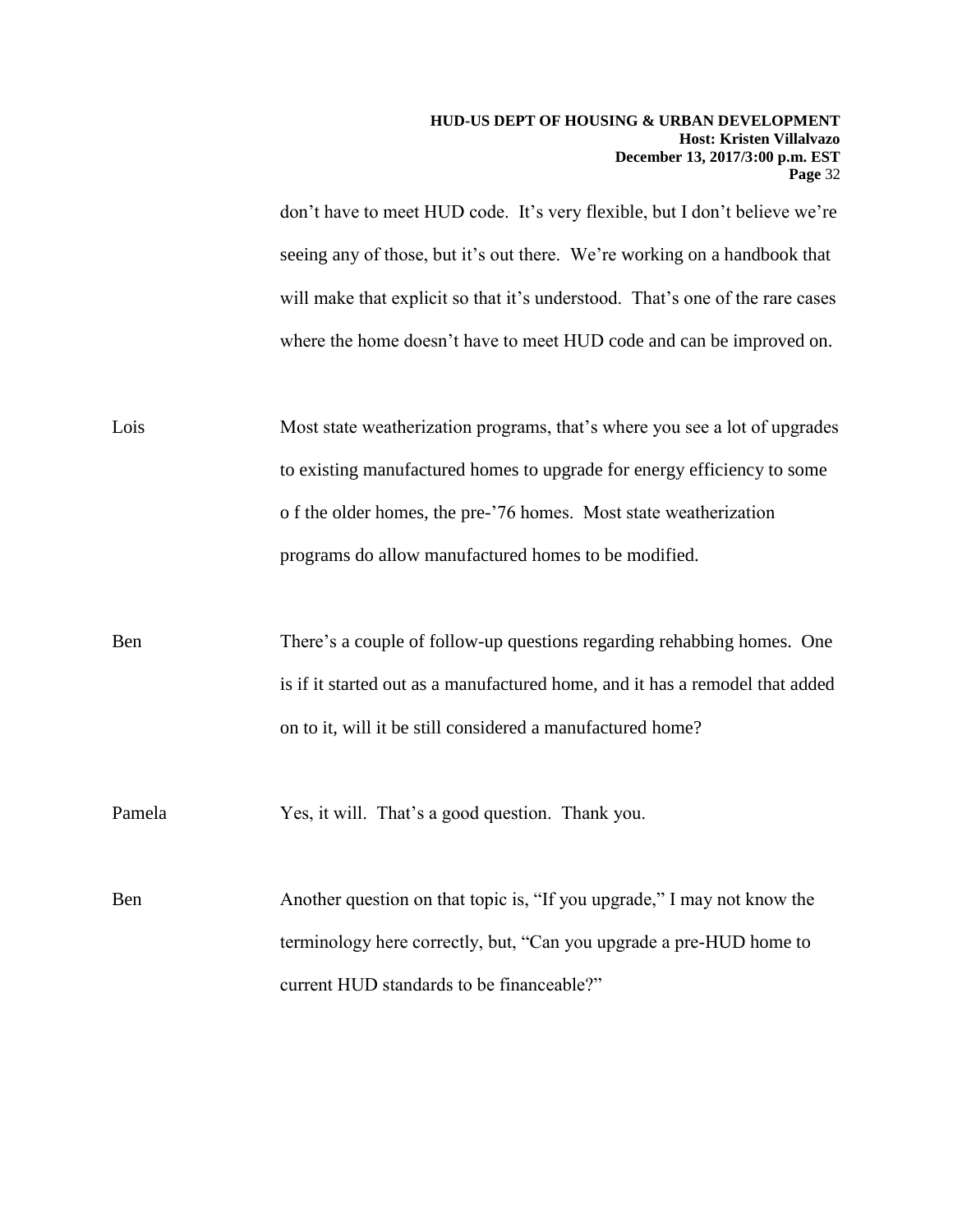Pamela No. You can't—no. Other than the Property Improvement Program, because it really can't obtain—there's a certification label of the manufactured called a HUD label. It's a red label on each section of each manufactured home, so that's not something that can be obtained after the fact.

- Patricia Yes. As Pamela said, those are construction and safety standards meaning that these homes are actually constructed to comply with HUD code. So, if you have a pre-HUD code, you would have to reconstruct it, and it really doesn't make sense to reconstruct an existing home. You can improve on it, but you can't really reconstruct it.
- Ben The last question that's currently in the queue is actually more of a comment about the prices that you listed for the average cost for a manufactured home, and she specifically states that many new ones in Washington State are over \$100,000 for a double-wide, and install in the community costs another \$50,000 on top of that. Is there anything that you want to talk about, the discrepancies and the locations of the housing, how you came to the estimate, the average cost? I think we said it was \$60,000, I think. I can't remember.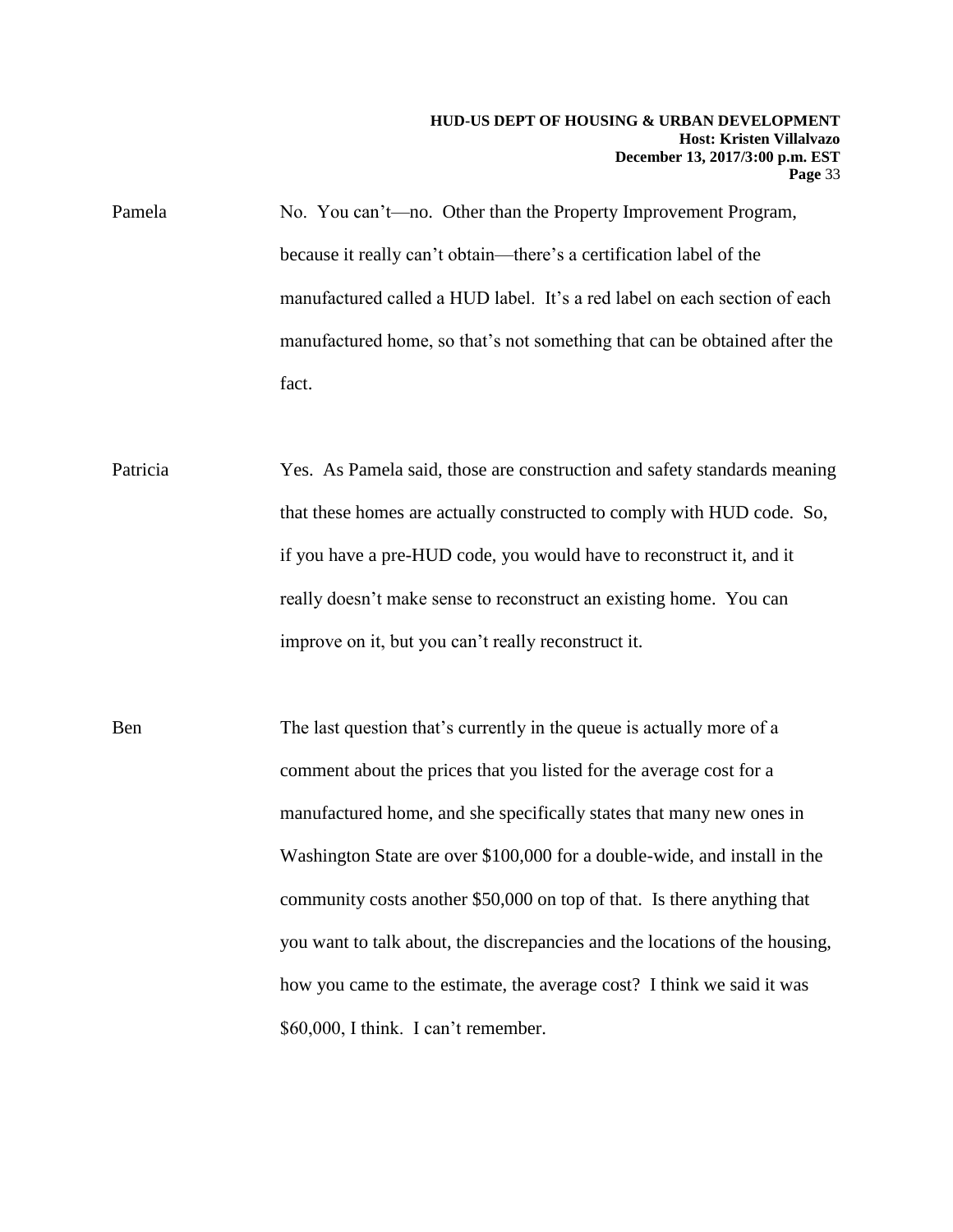Pamela It was \$68,000. Yes, that's the average according to the Census Bureau, so clearly, and Washington is a perfect example, California where you have high markets, the manufactured homes tend to be built to meet those markets, so clearly you have a wide range, and you have very high-end. You have million-dollar manufactured homes in California, so it does just depend on the market. We were just giving you an average price, and of course, that's without land.

> The square footage cost that we gave you is pretty—again, that's average, so if you're in a high-end market and you're competing with granite countertops and high-end features, that certainly can be applied in the case of manufactured housing.

Ben Okay, great. Thank you, all, very much. That actually ends the questions that are in the queue. I always ask if the presenters have anything left to share, but don't feel like you have to. Do any of you presenters want to have any closing remarks?

Pamela First of all, I want to thank you all for participating. I think your questions were excellent, and we really appreciate this opportunity given to us by the Office of Housing Counseling to reach out to you all, but if you have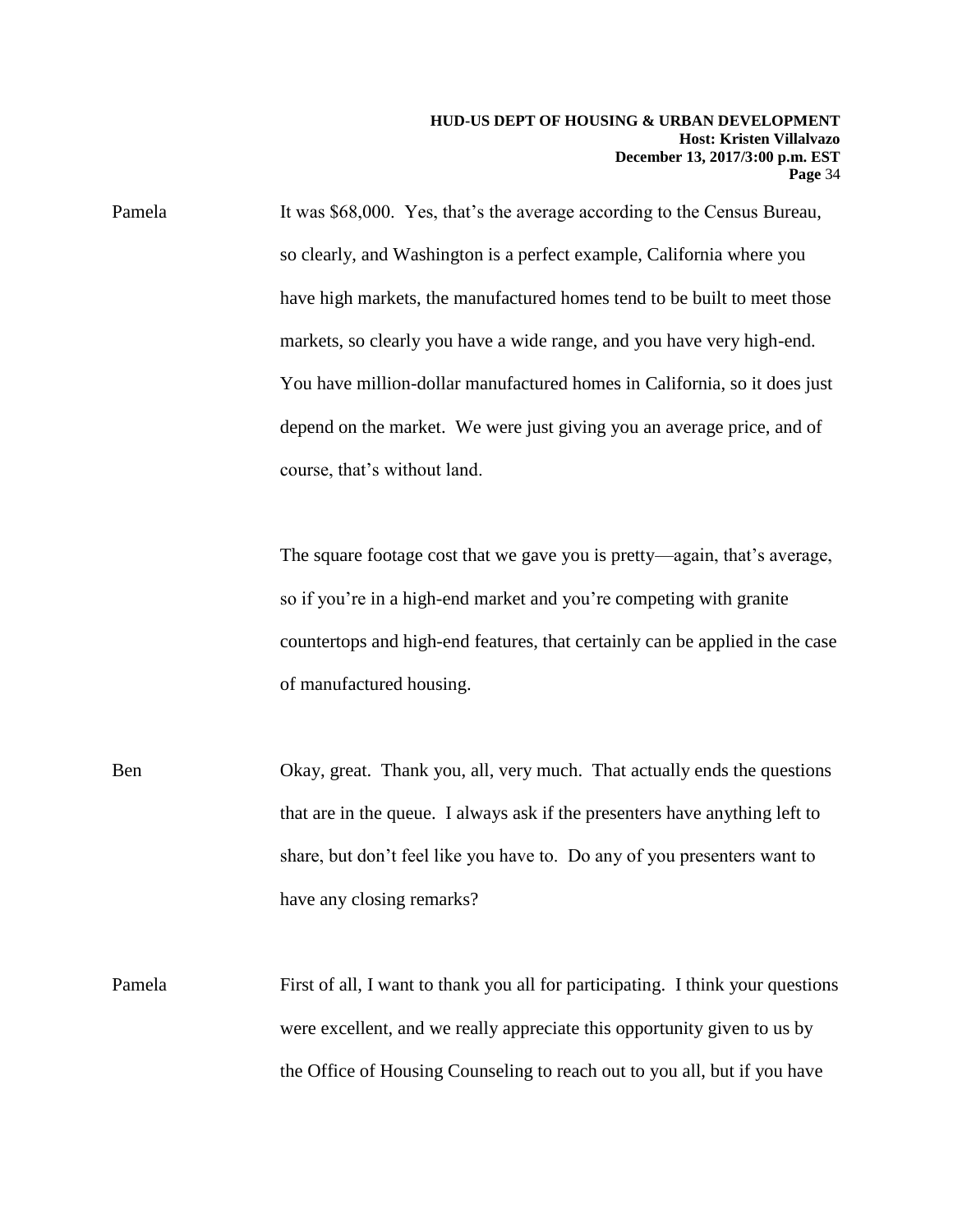questions in the future or of any of your potential homeowners, we would certainly love for you to reach out to us. You can go on the HUD website. We have a manufactured housing portion of that website, and if you go to—do you have the link?

You could actually Google it under manufactured housing, but you could also go to a link that we could probably even provide. Oh, it's in the slides. You can email us at mhs@hud.gov if you want to email us, and then the website—I'm not sure this link still works, so you may just have to go the HUD website. The slide link I think there's been some changes, and the MHS shortcut doesn't work anymore, but you can certainly go to the website and put in manufactured housing, and it's under the Office of Housing.

Ben Thank you very much for everything you guys have shared today, and the last thing I'll share with the audience before we go is if you do think of a question related to manufactured housing or anything housing counselingrelated, we do have our email address that's housing.counseling@hud.gov.

> Shoot us an email with your question. Put a term in the subject line so we know what it is you're asking about, and we'll shoot it over to an expert.